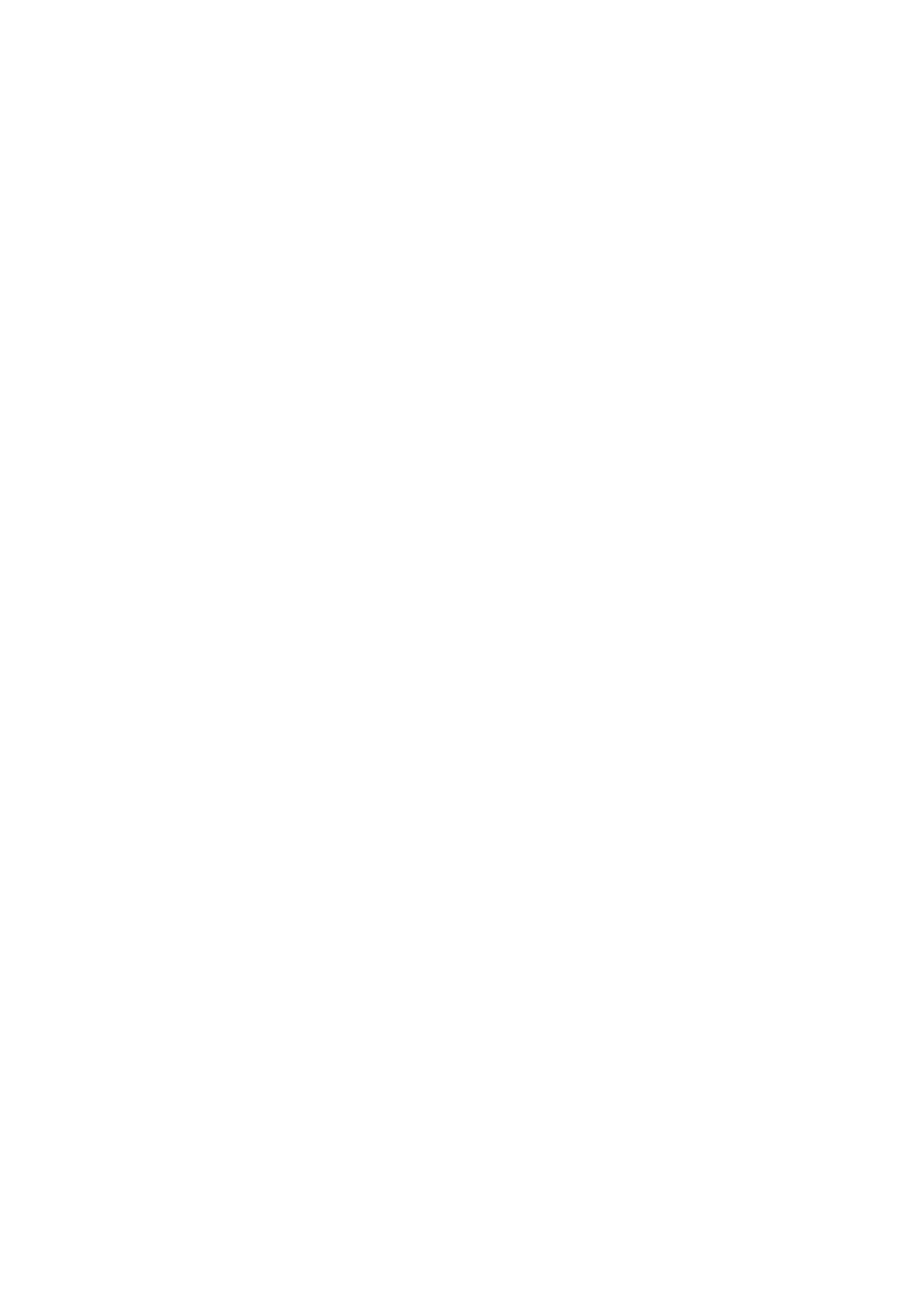

Ellan Vannin

### MARINE INFRASTRUCTURE MANAGEMENT ACT 2016

## Index

| <b>Section</b>                |                                             | Page     |
|-------------------------------|---------------------------------------------|----------|
| 1<br>$\overline{2}$<br>3<br>4 |                                             |          |
| 5<br>6<br>7                   | Scope of Act                                | 8        |
| 8<br>9<br>10                  | Marine infrastructure consents              | 9        |
| 11<br>12<br>13<br>14<br>15    | Pre-application requirements                | 13       |
| 16                            | Assistance                                  | 15       |
| 17<br>18                      | Obtaining information                       | 15       |
| 19<br>20<br>21                | Making of application<br>Initial processing | 17<br>18 |
| 22                            |                                             |          |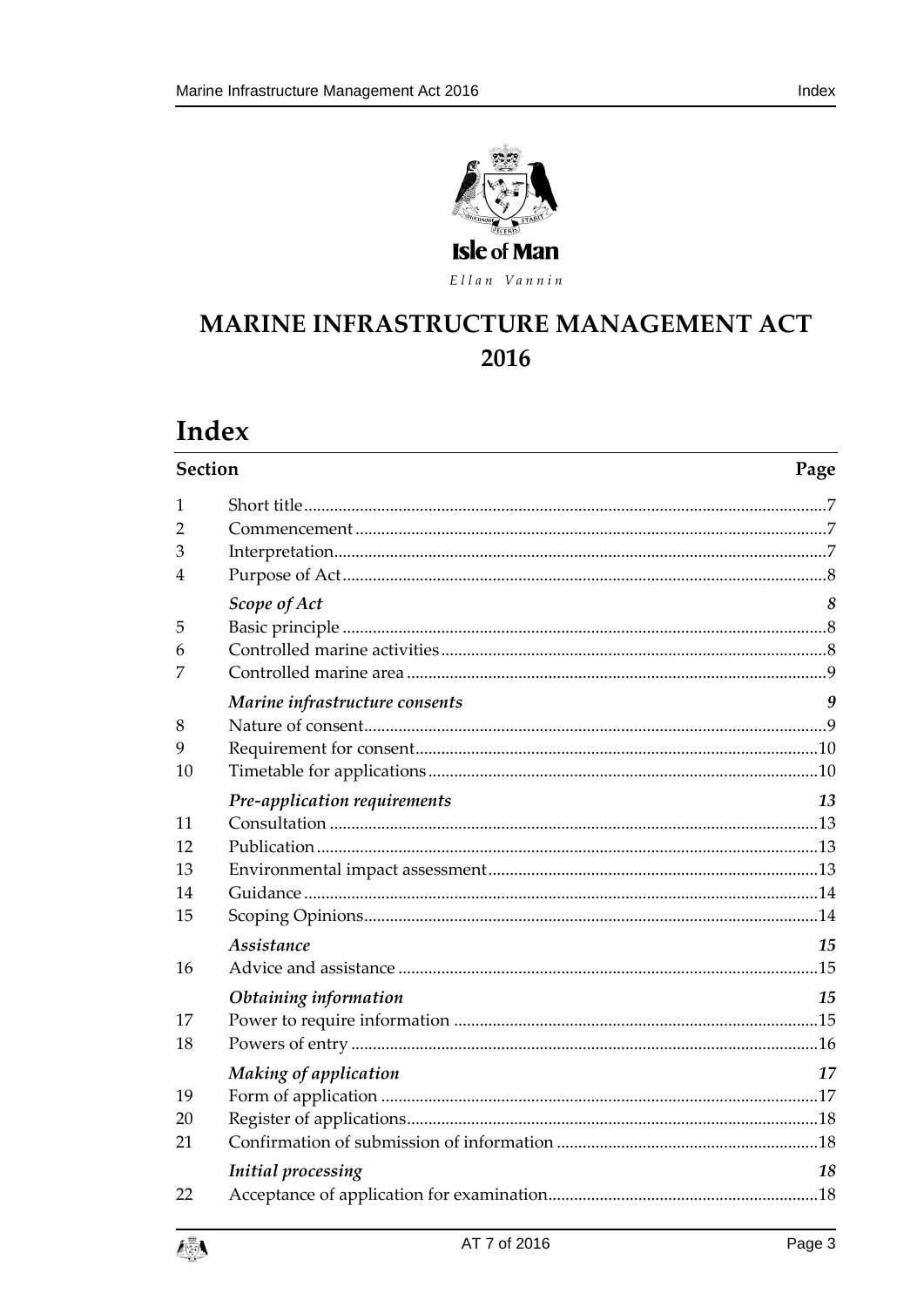| 23 |                                   |    |
|----|-----------------------------------|----|
|    | Handling of application           | 19 |
| 24 |                                   |    |
| 25 |                                   |    |
| 26 |                                   |    |
| 27 |                                   |    |
|    | <b>Examination of application</b> | 21 |
| 28 |                                   |    |
| 29 |                                   |    |
| 30 |                                   |    |
| 31 |                                   |    |
| 32 |                                   |    |
| 33 |                                   |    |
| 34 |                                   |    |
| 35 |                                   |    |
|    | Determination of application      | 24 |
| 36 |                                   |    |
|    | Content and form                  | 26 |
| 37 |                                   |    |
| 38 |                                   |    |
| 39 |                                   |    |
|    | Post-decision                     | 28 |
| 40 |                                   |    |
| 41 |                                   |    |
| 42 |                                   |    |
| 43 |                                   |    |
| 44 |                                   |    |
|    | Implementation and enforcement    | 31 |
| 45 |                                   |    |
| 46 |                                   |    |
| 47 |                                   |    |
| 48 |                                   |    |
| 49 |                                   |    |
|    | Exemptions                        | 34 |
| 50 |                                   |    |
|    | <b>Miscellaneous</b>              | 34 |
| 51 |                                   |    |
| 52 |                                   |    |
| 53 |                                   |    |
| 54 |                                   |    |
| 55 |                                   |    |
|    | <b>Offences</b>                   | 37 |
| 56 |                                   |    |
| 57 |                                   |    |

變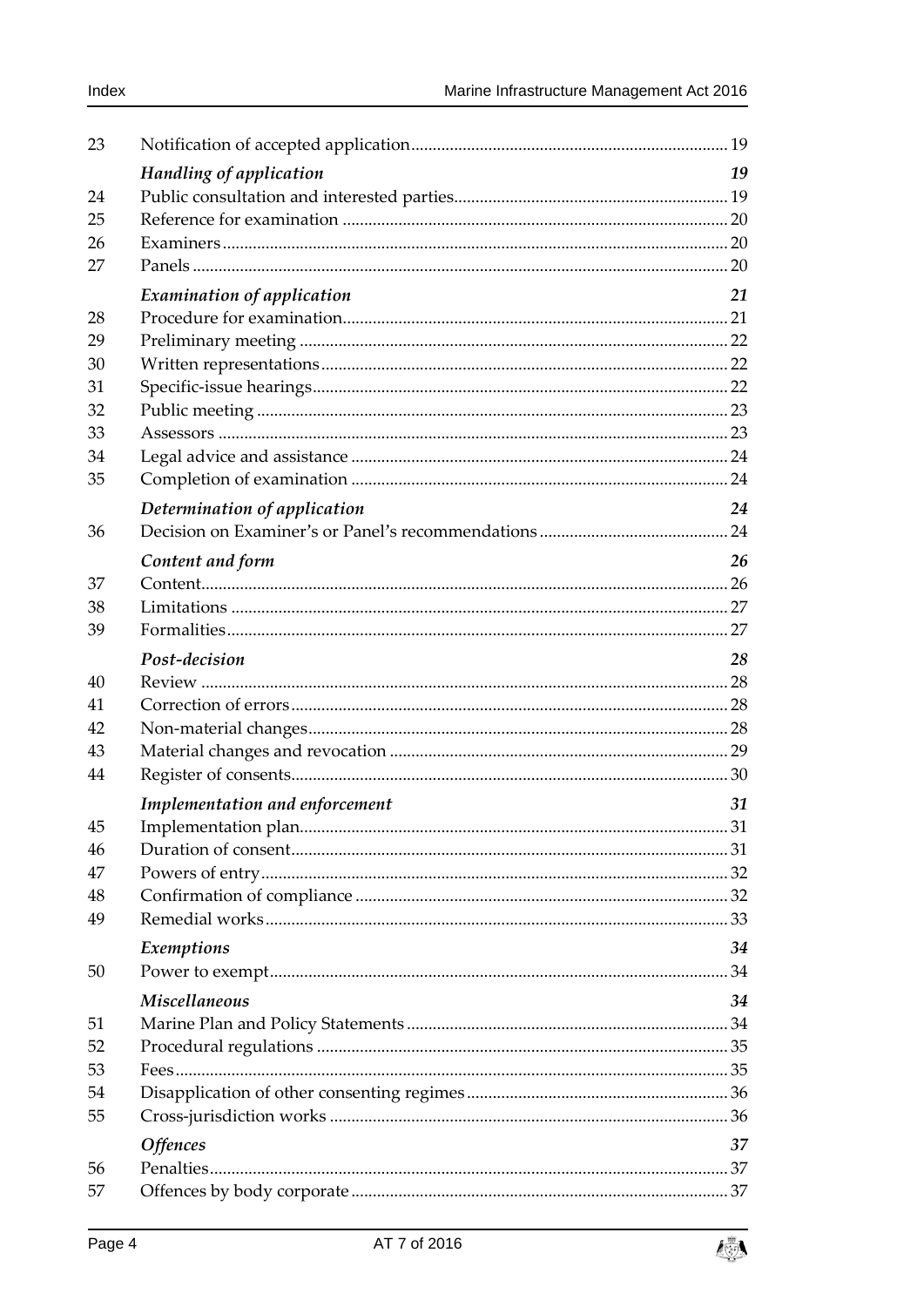| 58 |                                                           | .37 |
|----|-----------------------------------------------------------|-----|
|    | General                                                   | 37  |
| 59 |                                                           |     |
| 60 |                                                           |     |
| 61 |                                                           |     |
| 62 |                                                           |     |
|    | <b>SCHEDULE 1</b>                                         | 39  |
|    | PROVISION THAT MAY BE INCLUDED IN A MARINE INFRASTRUCTURE |     |
|    | <b>CONSENT NOTICE</b>                                     | 39  |
|    | <b>SCHEDULE 2</b>                                         | 40  |
|    | CONSEQUENTIAL AMENDMENTS                                  | 40  |
|    | <b>ENDNOTES</b>                                           | 43  |
|    | TABLE OF ENDNOTE REFERENCES                               | 43  |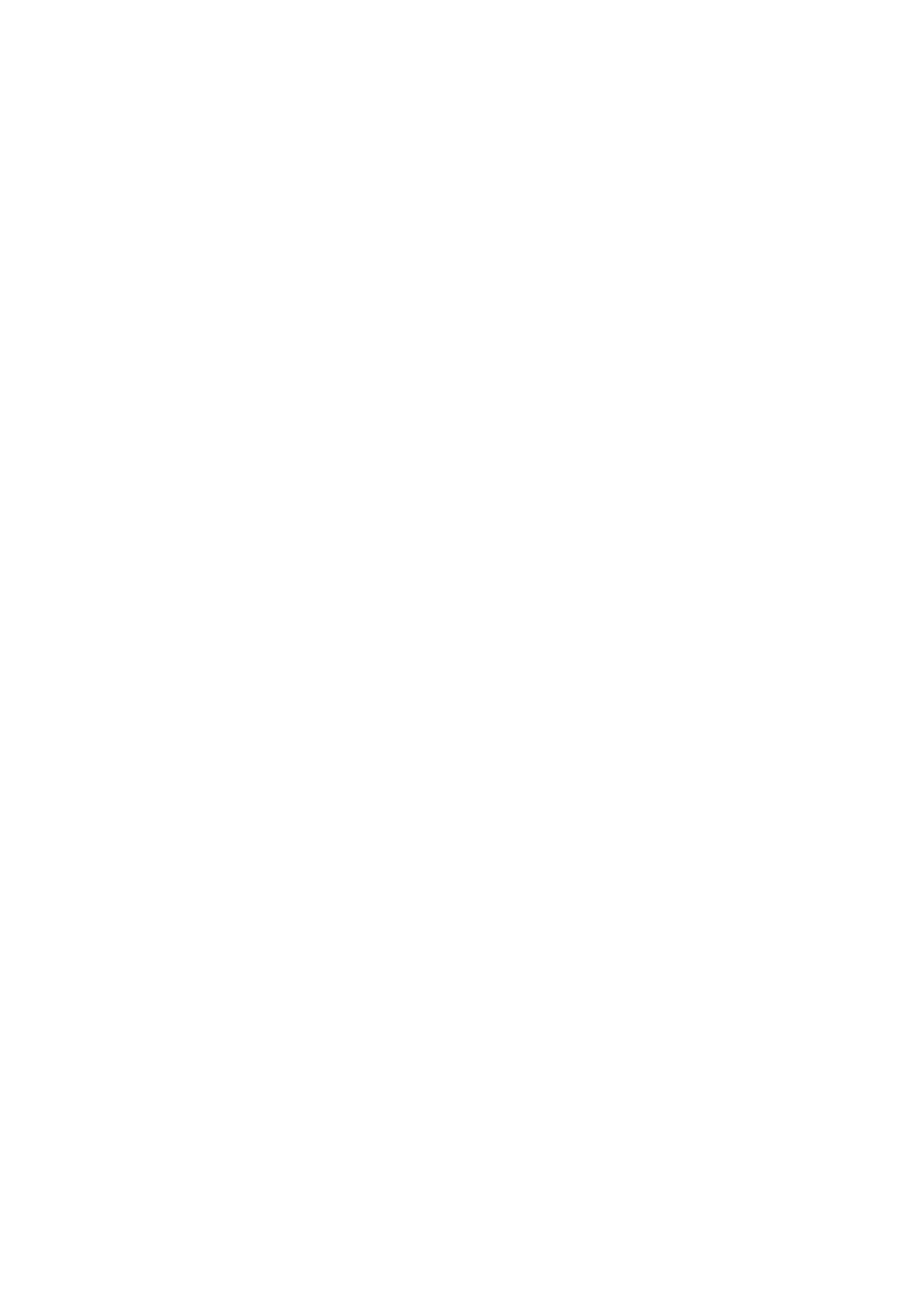

Ellan Vannin

### **MARINE INFRASTRUCTUR E MANAGEMENT ACT 2016**

*Signed in Tynwald: 17 May 2016 Received Royal Assent: 17 May 2016 Announced to Tynwald: 17 May 2016*

**AN ACT** to make provision for a consenting process for certain activities in the Island marine environment; and for connected purposes.

**BE IT ENACTED** by the Queen's Most Excellent Majesty, by and with the advice and consent of the Council and Keys in Tynwald assembled, and by the authority of the same, as follows: —

#### <span id="page-6-0"></span>**1 Short title**

The short title of this Act is the Marine Infrastructure Management Act 2016.

#### <span id="page-6-1"></span>**2 Commencement**

The following provisions of this Act come into operation on such day or days as the Department may by order appoint.**<sup>1</sup>**

#### <span id="page-6-2"></span>**3 Interpretation**

In this Act —

"**associated marine activities**" has the meaning given by section 6(2);

"**consenting regimes**" has the meaning given by section 9(5);

"**controlled marine activities**" has the meaning given by section 6(1);

"**controlled marine area**" has the meaning given by section 7;

"**the Department**" means the Department of Infrastructure;

"**Examiner**" has the meaning given by section 26;

"**implementation plan**" has the meaning given by section 45;

"**interested parties**" has the meaning given by section 24;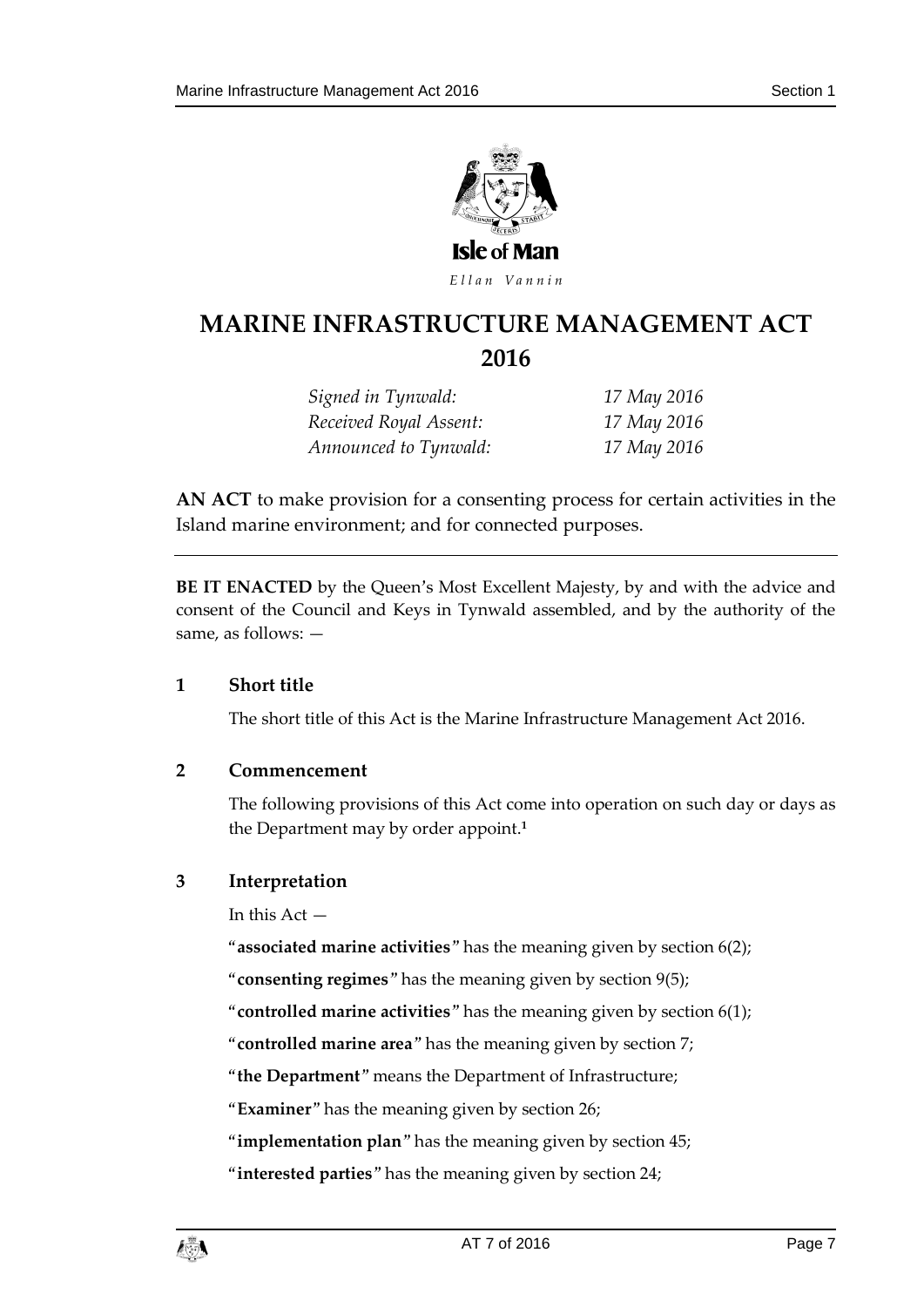"**prescribed**" has the meaning given by section 60(1);

"**submission date**" has the meaning given by section 19; and

"**working day**" means any day other than a Saturday, a Sunday, Christmas Day, Good Friday or, a bank holiday under the *Bank Holidays Act 1989* or a day declared to be a non-business day under a Treasury order under section 1 of the *Banking and Financial Dealings (Isle of Man) Act 1973*.

#### <span id="page-7-0"></span>**4 Purpose of Act**

The purpose of this Act is —

- (a) to provide a streamlined decision-making process for consent to development proposals within the territorial sea;
- (b) to ensure a sustainable approach to marine development within the territorial sea;
- (c) to provide a decision-making process that is clear for applicants and decision-makers; and
- (d) to provide power to adapt the law to reflect emerging technologies and developing approaches to marine activities.

*Scope of Act*

#### <span id="page-7-2"></span><span id="page-7-1"></span>**5 Basic principle**

This Act applies to controlled marine activities and associated marine activities (see section [6\)](#page-7-3) taking place or proposed to take place in the controlled marine area (see section [7\)](#page-8-0).

#### <span id="page-7-4"></span><span id="page-7-3"></span>**6 Controlled marine activities**

- (1) The following are controlled marine activities
	- (a) offshore renewable energy generation;
	- (b) aggregate extraction;
	- (c) laying of submarine cables;
	- (d) laying of submarine pipelines;
	- (e) gas drilling;
	- (f) carbon capture and storage; and
	- (g) exploration for and exploitation of natural gas and petroleum (within the meaning given by section 9 of the *Petroleum Act 1986* (interpretation)).
- <span id="page-7-5"></span>(2) Activities are "**associated marine activities**" for the purposes of this Act if they are required in connection with any of the activities in subsection (1).
- <span id="page-7-6"></span>(3) The Department may by order —

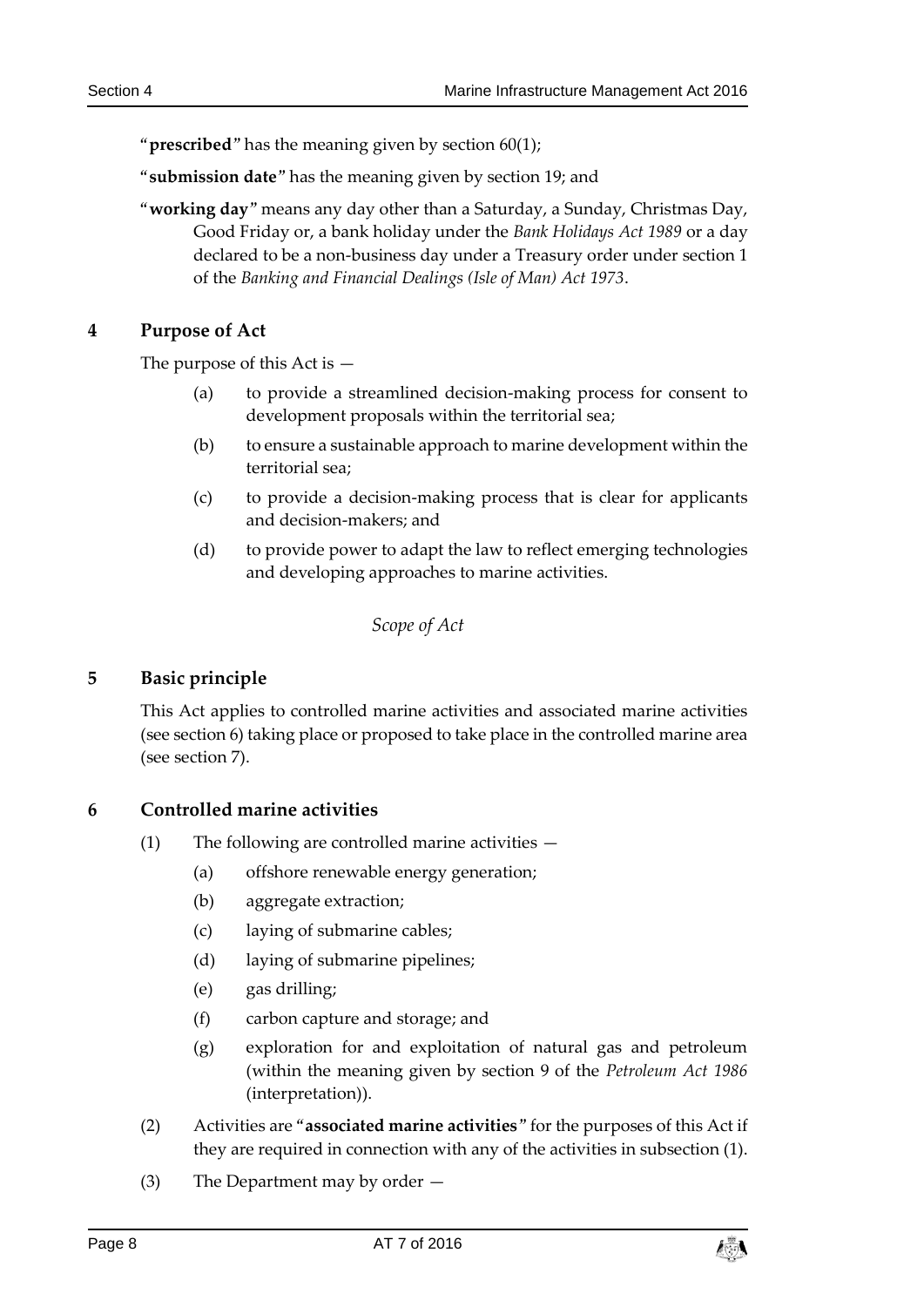- (a) add an entry to subsection [\(1\);](#page-7-4)
- (b) remove an entry from subsection [\(1\);](#page-7-4)
- (c) amend an entry in subsection [\(1\);](#page-7-4)
- (d) make provision for defining an expression in subsection [\(1\).](#page-7-4)
- <span id="page-8-4"></span>(4) The Department may by order specify classes of activity that are, or are not, to be treated as associated marine activities for the purposes of subsection [\(2\).](#page-7-5)
- (5) The Department may give guidance as to the meaning of an expression in subsection [\(1\)](#page-7-4) or [\(2\);](#page-7-5) and any person exercising a function under this Act must have regard to the guidance.

#### <span id="page-8-0"></span>**7 Controlled marine area**

- (1) The controlled marine area is the area between  $-$ 
	- (a) mean high water mark; and
	- (b) the seaward boundary of the Isle of Man territorial sea (within the meaning of the Territorial Sea Act 1987 (an Act of Parliament)).
- <span id="page-8-3"></span>(2) But an area within harbour limits determined in accordance with the *Harbours Act 2010* is not part of the controlled marine area.
- <span id="page-8-5"></span>(3) The Department may by order provide for specified areas or classes of area —
	- (a) to be excluded from the controlled marine area; or
	- (b) to be included in the controlled marine area,

and an order under this subsection may provide for specified enactments to apply (with or without specified modifications) to areas excluded from the controlled marine area, or to apply with specified modifications, or not to apply, to areas included in the controlled marine area (and subsection [\(2\)](#page-8-3) is subject to this subsection).

#### *Marine infrastructure consents*

#### <span id="page-8-2"></span><span id="page-8-1"></span>**8 Nature of consent**

- (1) Marine infrastructure consent is a consent granted for the carrying out of controlled marine activities in the controlled marine area.
- (2) A marine infrastructure consent may be granted only in pursuance of an application under this Act.
- (3) A marine infrastructure consent may include consent for the carrying out of associated marine activities.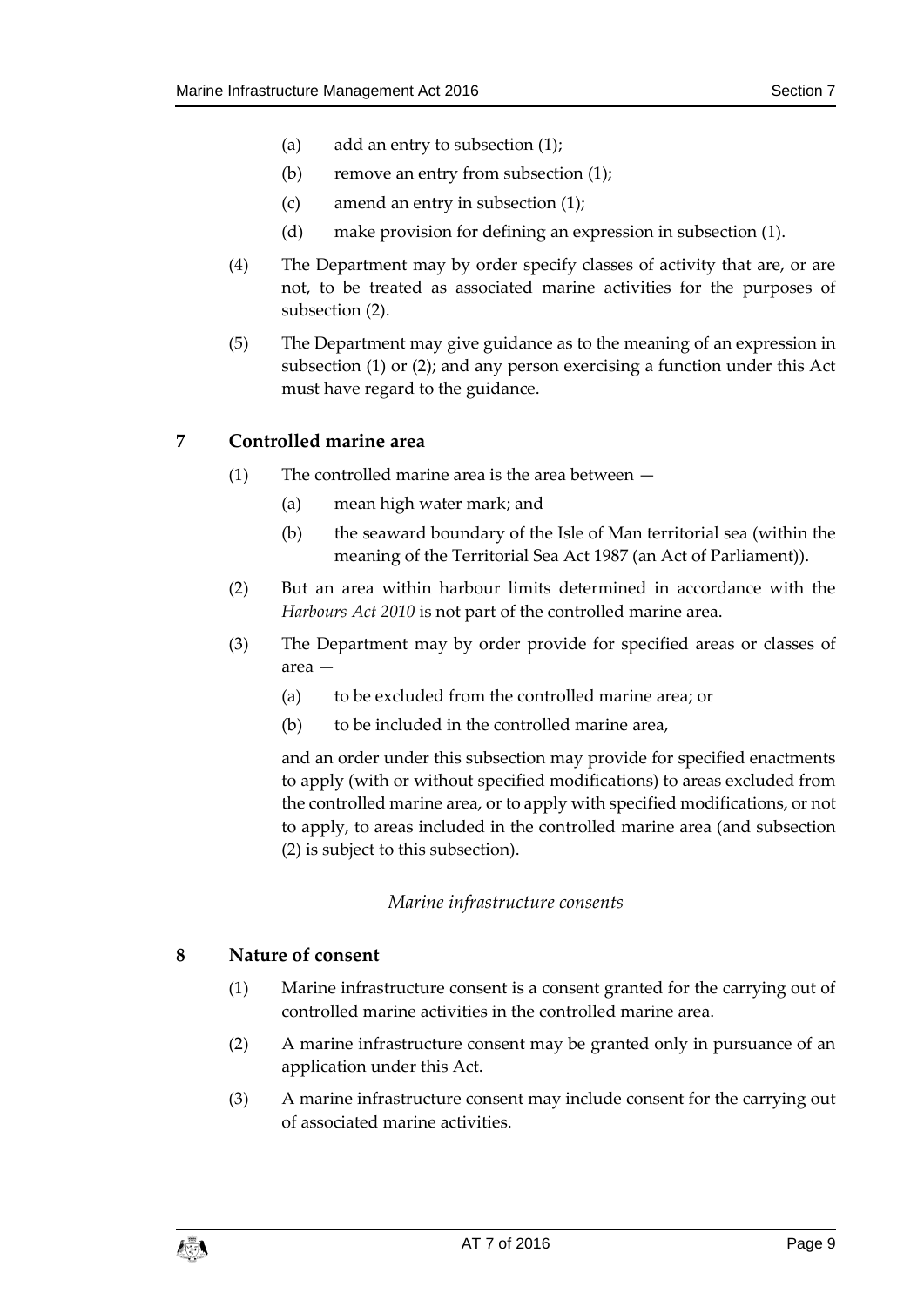#### <span id="page-9-2"></span><span id="page-9-0"></span>**9 Requirement for consent**

- (1) Controlled marine activities may not be carried out in the controlled marine area except in accordance with a marine infrastructure consent.
- <span id="page-9-3"></span>(2) A person who contravenes subsection [\(1\)](#page-9-2) is guilty of an offence.
- (3) Subsection [\(2\)](#page-9-3) applies to contravention of subsection  $(1)$ 
	- (a) by carrying out activities to which no consent applies; or
	- (b) by carrying out activities without complying with the terms and conditions of a consent.
- (4) Carrying out controlled marine activities or associated marine activities in the controlled marine area, in accordance with a marine infrastructure consent, does not require permission, consent or approval under any of the consenting regimes.
- (5) The consenting regimes are
	- (a) the *Town and Country Planning Act 1999*;
	- (b) the *Harbours Act 2010*;
	- (c) the *Water Pollution Act 1993*;
	- (d) the *Submarine Cables Act 2003*;
	- (e) the *Minerals Act 1986*;
	- (f) the *Petroleum Act 1986*;
	- (g) the *Wildlife Act 1990*;
	- (h) the *Fisheries Act 2012*;
	- (i) the *Electricity Act 1996*;
	- (j) the Petroleum Act 1998 (an Act of Parliament) (as applied by the Petroleum Act 1998 (Application) Order 2000); and
	- (k) the Ramsey Bay (Marine Nature Reserve) (No. 2) Byelaws 2011.
- <span id="page-9-4"></span>(6) The Department may by order —
	- (a) add an entry to the list of consenting regimes; or
	- (b) remove an entry from the list of consenting regimes.
- (7) Section [50](#page-33-1) enables exemptions from the requirement for consent to be created by regulation.

#### <span id="page-9-1"></span>**10 Timetable for applications**

(1) The steps required by this Act in relation to the making of applications for marine infrastructure consent are to be taken at the time, or within the period, specified in the table below.

| $\bf (i)$<br>Action to be taken | (ii)<br><b>Section</b>   Timing<br>of Act | (iii)                           |
|---------------------------------|-------------------------------------------|---------------------------------|
| Notice of intention to          | 15                                        | At least 10 working days before |

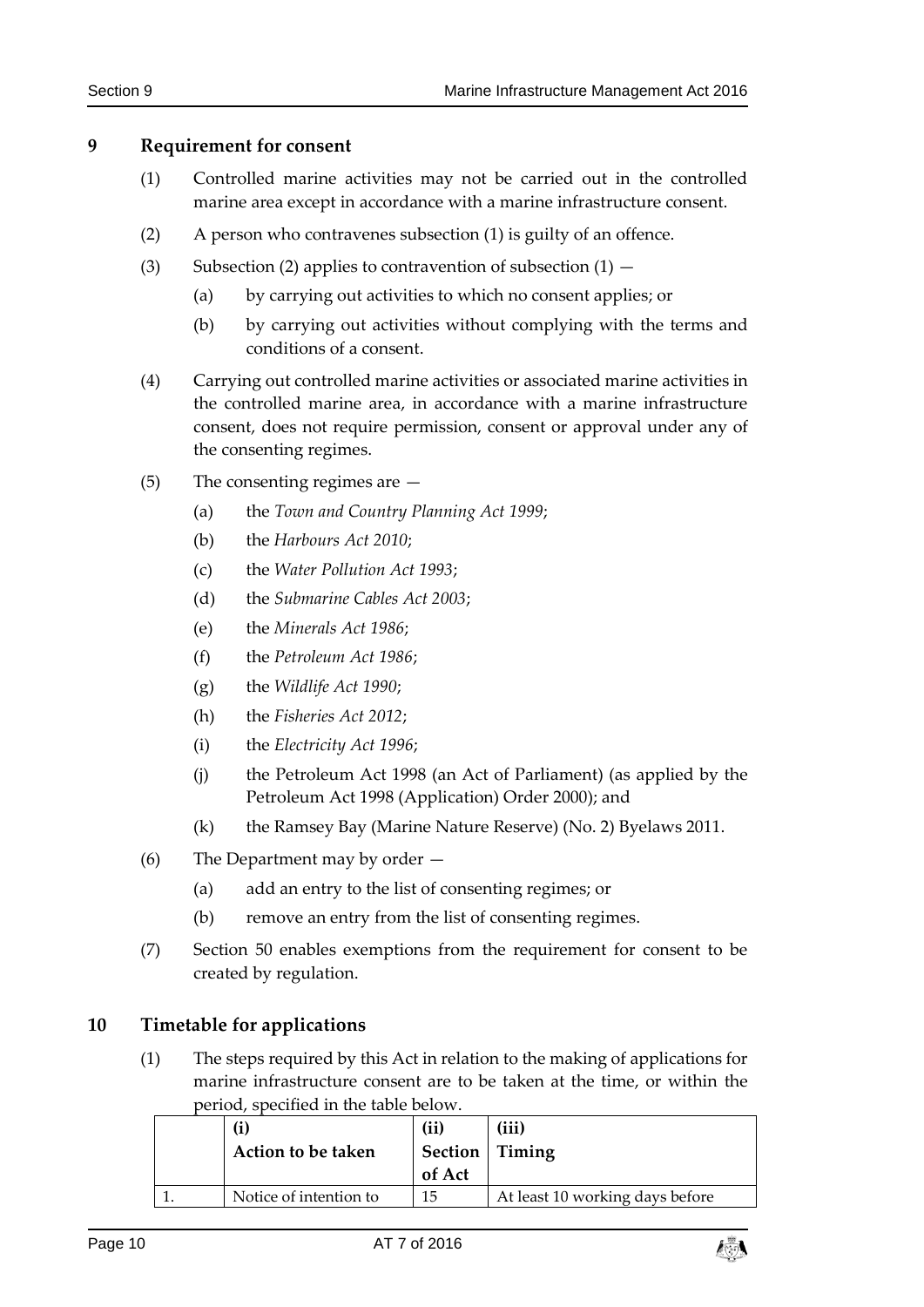|     | request Scoping Opinion |    | requesting Scoping Opinion.           |
|-----|-------------------------|----|---------------------------------------|
| 2.  | Request for Scoping     | 15 | Not before the end of the period of   |
|     | Opinion                 |    | 10 working days beginning with the    |
|     |                         |    | date of the notice of intention to    |
|     |                         |    | request a Scoping Opinion.            |
| 3.  | Scoping Opinion         | 15 | To be issued before the end of the    |
|     |                         |    | period of 30 working days             |
|     |                         |    | beginning with the date of receipt of |
|     |                         |    | the request for a Scoping Opinion.    |
| 4.  | Pre-application         | 11 | Consultation must -                   |
|     | consultation            |    | begin after the issue of the<br>(a)   |
|     |                         |    | Scoping Opinion; and                  |
|     |                         |    | allow at least 40 working<br>(b)      |
|     |                         |    | days for responses.                   |
| 5.  |                         | 13 |                                       |
|     | Environmental impact    |    | To be completed before the end of     |
|     | assessment              |    | the pre-application consultation      |
|     |                         |    | period.                               |
| 6.  | Notice of intention to  | 19 | At least 5 working days before        |
|     | make an application     |    | making application.                   |
| 7.  | Decision whether to     | 22 | Decision to be made within<br>1       |
|     | accept application for  |    | the period of 10 working days         |
|     | examination             |    | beginning with date of application.   |
|     |                         |    | 2.<br>Applicant to be notified as     |
|     |                         |    | soon as is reasonably practicable.    |
|     |                         |    | Challenge to rejection of<br>3.       |
|     |                         |    | application to be instituted within   |
|     |                         |    | the period of 30 working days         |
|     |                         |    | beginning with the date of the        |
|     |                         |    | decision.                             |
| 8.  | Notice of decision to   | 23 | To be given as soon as is reasonably  |
|     | accept application for  |    | practicable.                          |
|     | examination             |    |                                       |
| 9.  | Registration of         | 24 | Register to be opened immediately     |
|     | interested parties      |    | after notification of acceptance of   |
|     |                         |    | application for examination.          |
|     | Public consultation     | 24 | Consultation must -                   |
| 10. |                         |    |                                       |
|     |                         |    | be opened as soon as<br>(a)           |
|     |                         |    | reasonably practicable after          |
|     |                         |    | notification of acceptance of         |
|     |                         |    | application for examination; and      |
|     |                         |    | remain open for responses<br>(b)      |
|     |                         |    | for a period of not less than 30      |
|     |                         |    | working days.                         |
| 11. | Reference for           | 25 | To be referred as soon as reasonably  |
|     | examination             |    | practicable after close of the public |
|     |                         |    | consultation.                         |
| 12. | Initial assessment of   | 28 | Within the period of 15 working       |
|     | issues                  |    | days beginning with the close of the  |
|     |                         |    | public consultation.                  |
| 13. | Determination of        | 28 | Within the period of 10 working       |
|     |                         |    |                                       |

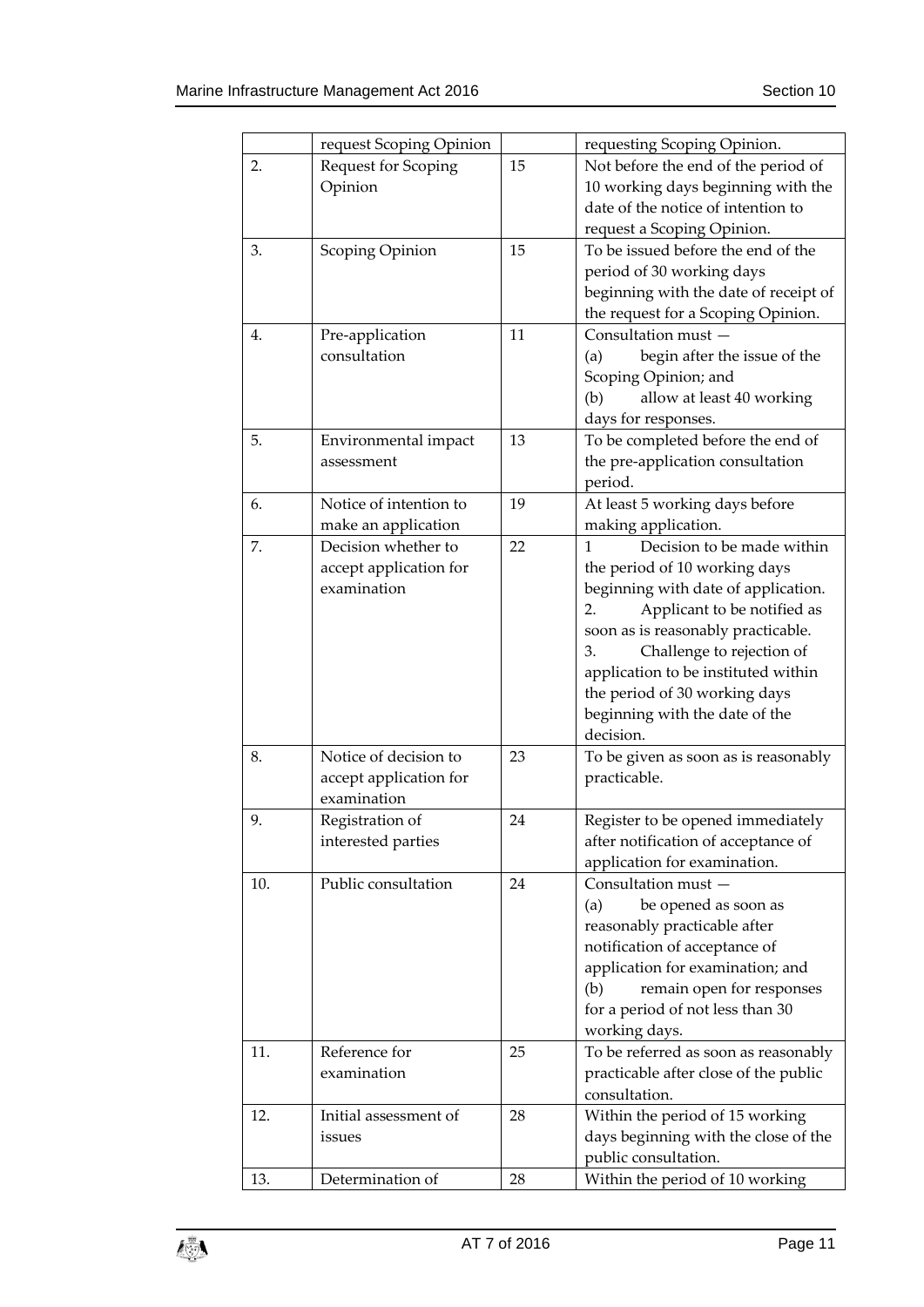|     | procedure for           |           | days beginning with the completion                            |
|-----|-------------------------|-----------|---------------------------------------------------------------|
|     | examination             |           | of the initial assessment of issues.                          |
| 14. | Preliminary meeting     | 29        | To be held on the first working day                           |
|     |                         |           | after the end of the period of 50                             |
|     |                         |           | working days beginning with the                               |
|     |                         |           | date of the notice of acceptance of                           |
|     |                         |           | application for examination.                                  |
|     |                         |           | But the Council of Ministers may at                           |
|     |                         |           | any time specify a later date in                              |
|     |                         |           | relation to a specified application.                          |
| 15. | Examination of          | $30 - 34$ | To be completed by the end of the                             |
|     | application             |           | period of 130 working days                                    |
|     |                         |           | beginning with the preliminary                                |
|     |                         |           | meeting.                                                      |
|     |                         |           | But the Council of Ministers may at                           |
|     |                         |           | any time extend the period in                                 |
|     |                         |           | relation to a specified application.                          |
| 16. | Recommendations and     | 35        | To be submitted before the end of                             |
|     | report                  |           | the period of 60 working days                                 |
|     |                         |           | beginning with the date on which                              |
|     |                         |           | the examination is completed.                                 |
|     |                         |           | But the Council of Ministers may at                           |
|     |                         |           | any time extend the period in                                 |
|     |                         |           | relation to a specified application.                          |
|     |                         |           |                                                               |
| 17. | Decision on application | 36        | To be made before the end of the                              |
|     |                         |           | period of 30 working days                                     |
|     |                         |           | beginning with the date on which<br>the Examiner's or Panel's |
|     |                         |           | recommendations are submitted.                                |
|     |                         |           |                                                               |
|     |                         |           | But the Council of Ministers may at                           |
|     |                         |           | any time extend the period in                                 |
|     |                         |           | relation to a specified application.                          |
| 18. | Review                  | 40        | To be instituted within the period of                         |
|     |                         |           | 30 working days beginning with the                            |
|     |                         |           | date of the decision on the                                   |
|     |                         |           | application.                                                  |
| 19. | Correction of errors:   | 41        | Must be made within the period of                             |
|     | request for             |           | 30 working days beginning with the                            |
|     |                         |           | date of the marine infrastructure                             |
|     |                         |           | consent.                                                      |
| 20. | Correction of errors:   | 41        | As soon as is reasonably practicable.                         |
|     | making correction       |           |                                                               |
| 21. | Deposit at the Central  | 39, 41    | Without delay.                                                |
|     | Registry <sup>2</sup>   |           |                                                               |
| 22. | Submission of           | 45        | Before carrying out works in                                  |
|     | implementation plan     |           | reliance on a marine infrastructure                           |
|     |                         |           | consent.                                                      |
| 23. | Response by             | 45        | Within 21 working days of receipt of                          |
|     |                         |           |                                                               |

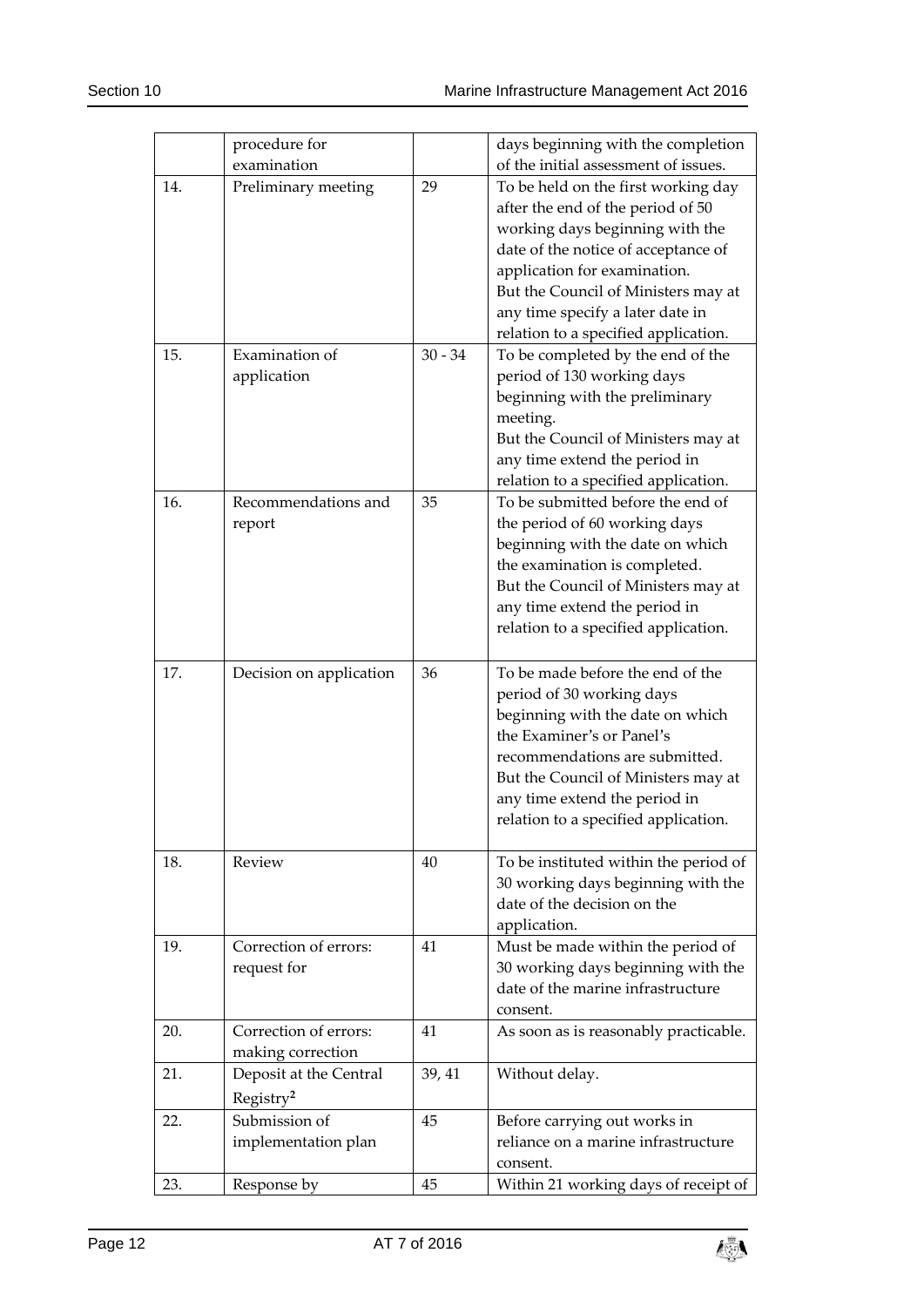|     | Department to       |    | implementation plan.           |
|-----|---------------------|----|--------------------------------|
|     | implementation plan |    |                                |
| 24. | Implementation      | 46 | Within the period specified in |
|     |                     |    | section 46.                    |

- (2) The Department may by order amend the timetable in subsection (1).
- (3) An order under subsection (2) may enable the Council of Ministers to alter timings for specified applications or consents (which may include applications in process and consents already granted).

#### *Pre-application requirements*

#### <span id="page-12-1"></span><span id="page-12-0"></span>**11 Consultation**

- (1) Before making an application for marine infrastructure consent the prospective applicant must consult —
	- (a) the Department;
	- (b) the Department of Environment, Food and Agriculture;
	- (c) the Department for Enterprise; and**<sup>3</sup>**
	- (d) any other prescribed persons.
- (2) The prospective applicant must
	- (a) analyse responses received;
	- (b) prepare a consultation report; and
	- (c) publish the report.
- (3) The Department may make regulations about
	- (a) the procedure to be followed on pre-application consultation;
	- (b) the form, content and publication of the consultation report.
- (4) Row 4 of the Table in section [10](#page-9-1) specifies the timetable for this section.

#### <span id="page-12-4"></span><span id="page-12-2"></span>**12 Publication**

- (1) Before making an application for marine infrastructure consent the prospective applicant must publicise the proposed application.
- (2) The Department must make regulations about publication under subsection [\(1\).](#page-12-4)

#### <span id="page-12-3"></span>**13 Environmental impact assessment**

- (1) Before making an application for marine infrastructure consent the prospective applicant must carry out an environmental impact assessment.
- (2) The Department must make regulations about the process, form and content of environmental impact assessments.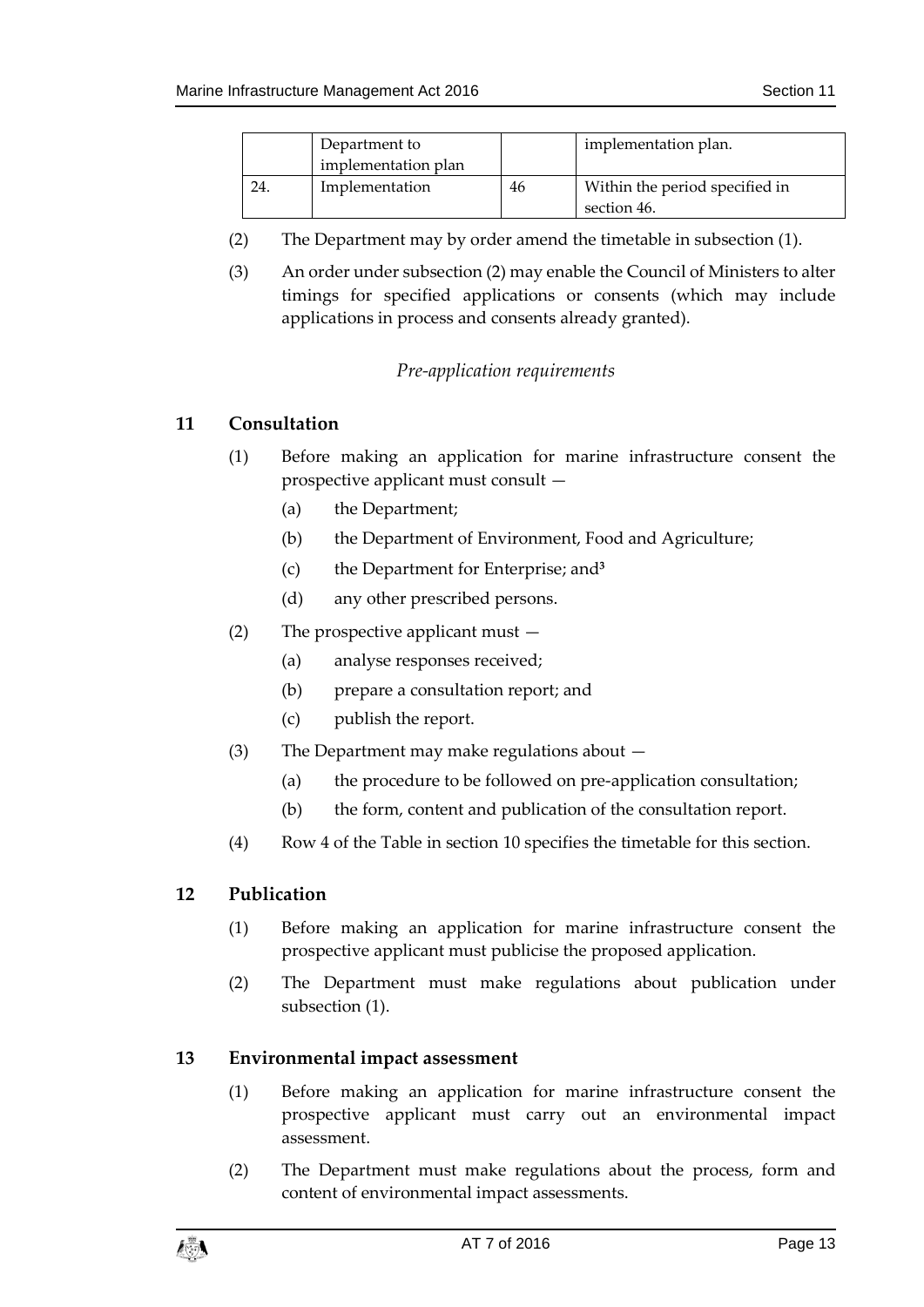- (3) The regulations may allow the assessment to use data obtained before the application was accepted.
- (4) In making regulations under this section the Department must aim to ensure that an environmental impact assessment is prepared in accordance with a process that is —
	- (a) rigorous and authoritative; and
	- (b) appropriate and proportionate having regard to the nature and scale of the controlled marine activities (and any associated marine activities) proposed to be carried out.
- (5) Row 5 of the Table in section [10](#page-9-1) specifies the timetable for this section.

#### <span id="page-13-0"></span>**14 Guidance**

- (1) The Department may give guidance about pre-application
	- (a) consultation;
	- (b) publication; and
	- (c) environmental impact assessment.
- (2) A prospective applicant must have regard to the guidance.

#### <span id="page-13-1"></span>**15 Scoping Opinions**

- (1) Before carrying out an environmental impact assessment under section [13](#page-12-3) in respect of a proposed application for marine infrastructure consent, the prospective applicant must request the Department to provide a Scoping Opinion.
- (2) An applicant for a Scoping Opinion must give the Department notice of the intention to apply for a Scoping Opinion.
- (3) A request for a Scoping Opinion must be accompanied by any fee prescribed in accordance with section [53.](#page-34-1)
- (4) A request for a Scoping Opinion must be accompanied by a Scoping Report; and the Department must by regulations specify the information to be included in a Scoping Report.
- (5) Before issuing a Scoping Opinion the Department must consult
	- (a) the Department of Environment, Food and Agriculture;
	- (b) the Department for Enterprise; **4**
	- (c) Manx National Heritage (Manx Museum and National Trust); and
	- (d) any other person the Department thinks appropriate.
- (6) Rows 1 to 3 of the Table in section [10](#page-9-1) specify the timetable for this section.
- (7) A Scoping Opinion has effect for the purposes of this Act for the period of 2 years beginning with the date of issue.

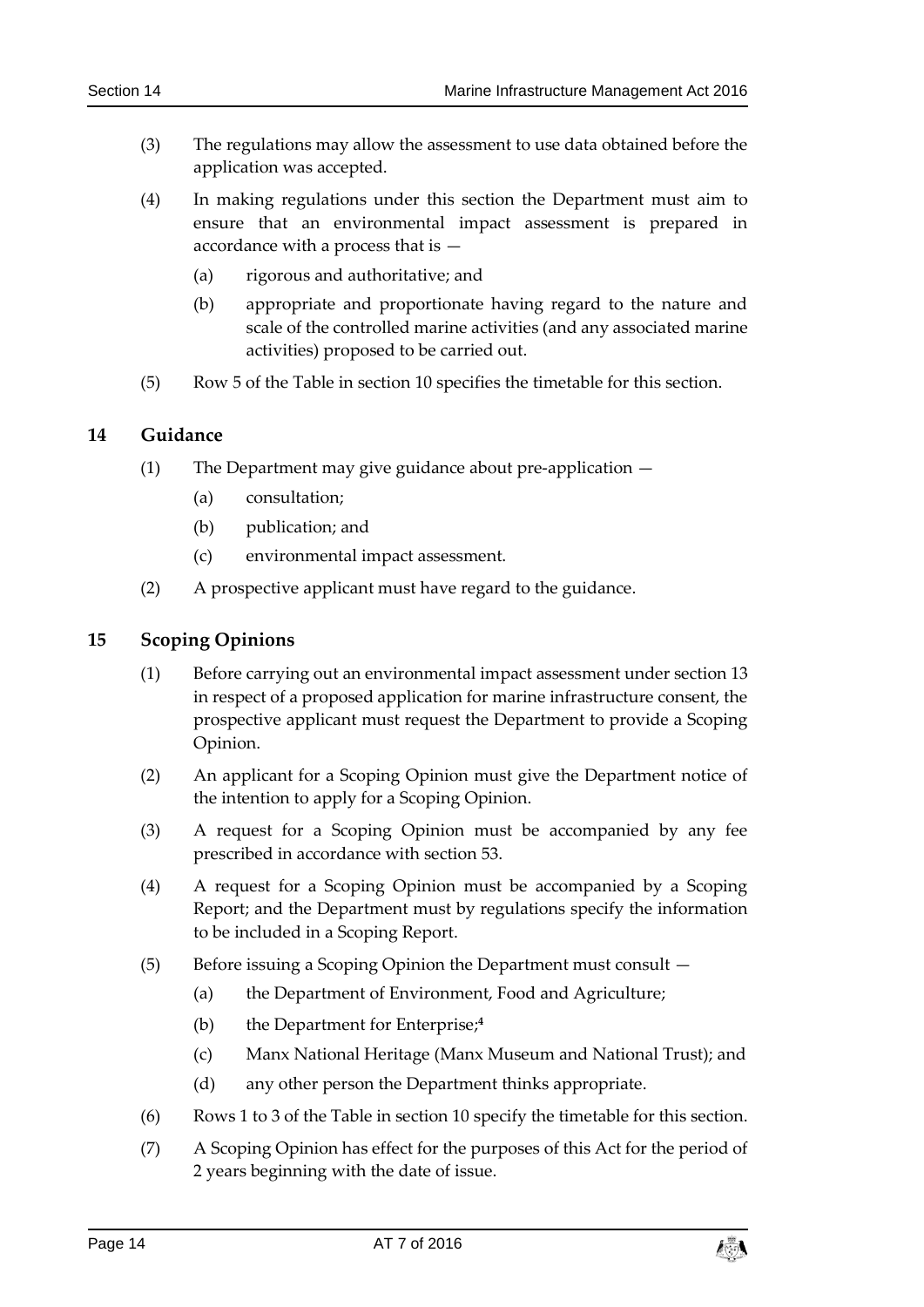- (8) The register of consents under section [44](#page-29-0) must include a register of Scoping Opinions (whether or not they result in a consent).
- (9) The Department must make regulations about
	- (a) the content of Scoping Opinions; and
	- (b) the handling of requests for a Scoping Opinion.

#### *Assistance*

#### <span id="page-14-1"></span><span id="page-14-0"></span>**16 Advice and assistance**

- (1) The Department must make regulations about the provision of advice and assistance to —
	- (a) actual and prospective applicants for marine infrastructure consent; and
	- (b) persons who are or may be interested in an actual or prospective application for marine infrastructure consent.
- <span id="page-14-4"></span>(2) The regulations must include provision about publication or disclosure of advice and assistance given.
- (3) The regulations may include provision allowing persons to apply to the Department for an opinion as to whether particular activities would require a marine infrastructure consent; and the regulations —
	- (a) may make provision about the processing of requests;
	- (b) may create exceptions from a provision made by virtue of subsection [\(2\);](#page-14-4)
	- (c) must be limited to allowing the Department to provide indicative opinions, which do not affect the application or interpretation of this Act.

#### *Obtaining information*

#### <span id="page-14-3"></span><span id="page-14-2"></span>**17 Power to require information**

- (1) The Department may authorise a prospective applicant for marine infrastructure consent to serve a notice on a person requiring the person —
	- (a) to give details of any interests that may be affected by the proposed controlled marine activities; or
	- (b) to give details of a person who might be able to give details under paragraph (a).
- (2) It is an offence to fail without reasonable excuse to comply with a notice.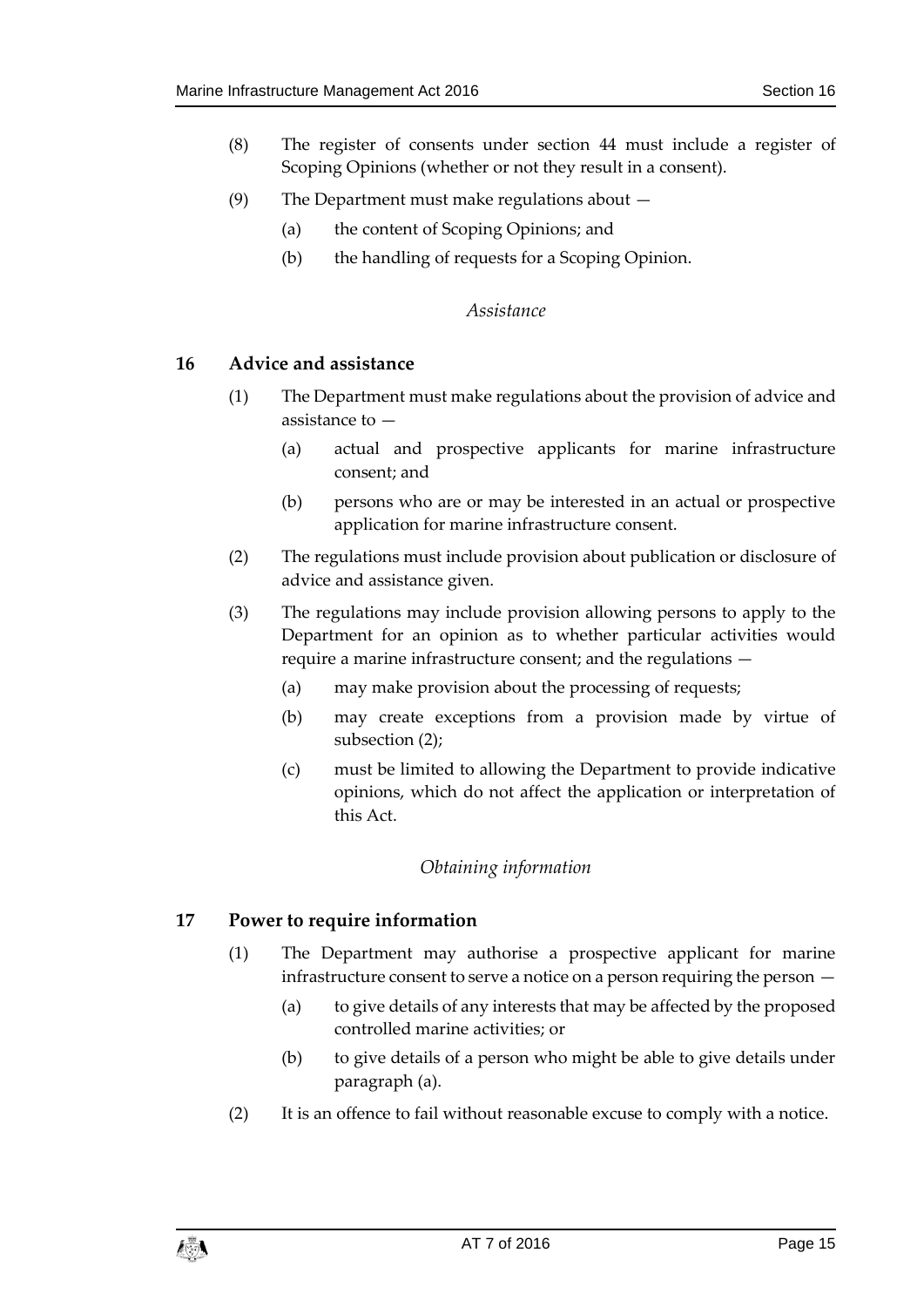#### <span id="page-15-1"></span><span id="page-15-0"></span>**18 Powers of entry**

- (1) A person authorised in writing by the Department may at any reasonable time enter land or a vessel for the purpose of carrying out a survey or inspection, or obtaining information, in connection with an actual or prospective application for marine infrastructure consent.
- (2) The power in subsection [\(1\)](#page-15-1) includes, in particular, the power to do anything permitted by section 60 of the *Fisheries Act 2012* (powers in respect of boats).
- (3) An authorisation under this section
	- (a) must specify the purposes for which it is granted; and
	- (b) may impose conditions.
- (4) A person exercising a power of entry under this section
	- (a) must produce the authorisation on request;
	- (b) must comply with any conditions;
	- (c) may take persons or equipment necessary for the purpose for which the authorisation was granted (subject to any conditions);
	- (d) must give at least 24 hours' notice before entering occupied land or an occupied vessel;
	- (e) must leave unoccupied land, or an unoccupied vessel, as effectually secured against trespassers as before the power of entry was exercised; and
	- (f) may not enter a dwelling otherwise than in accordance with a warrant under subsection [\(5\).](#page-15-2)
- <span id="page-15-2"></span>(5) A justice of the peace may issue a warrant authorising a person to enter land or a vessel, by force if need be, if satisfied that there is reasonable ground for entry under subsection [\(1\)](#page-15-1) and —
	- (a) admission to the land or vessel has been refused;
	- (b) refusal of admission is likely;
	- (c) the land or vessel is unoccupied;
	- (d) the occupier of the land or vessel is temporarily absent; or
	- (e) an application for admission would defeat the object of the entry.
- (6) A justice may not issue a warrant under subsection  $(5)(a)$  or (b) unless satisfied that notice of the intention to apply for the warrant has been given to the occupier of the land or vessel.
- (7) A warrant continues in force until
	- (a) the expiration of one month from the date it is issued; or
	- (b) if earlier, the purpose for which entry is necessary has been satisfied.

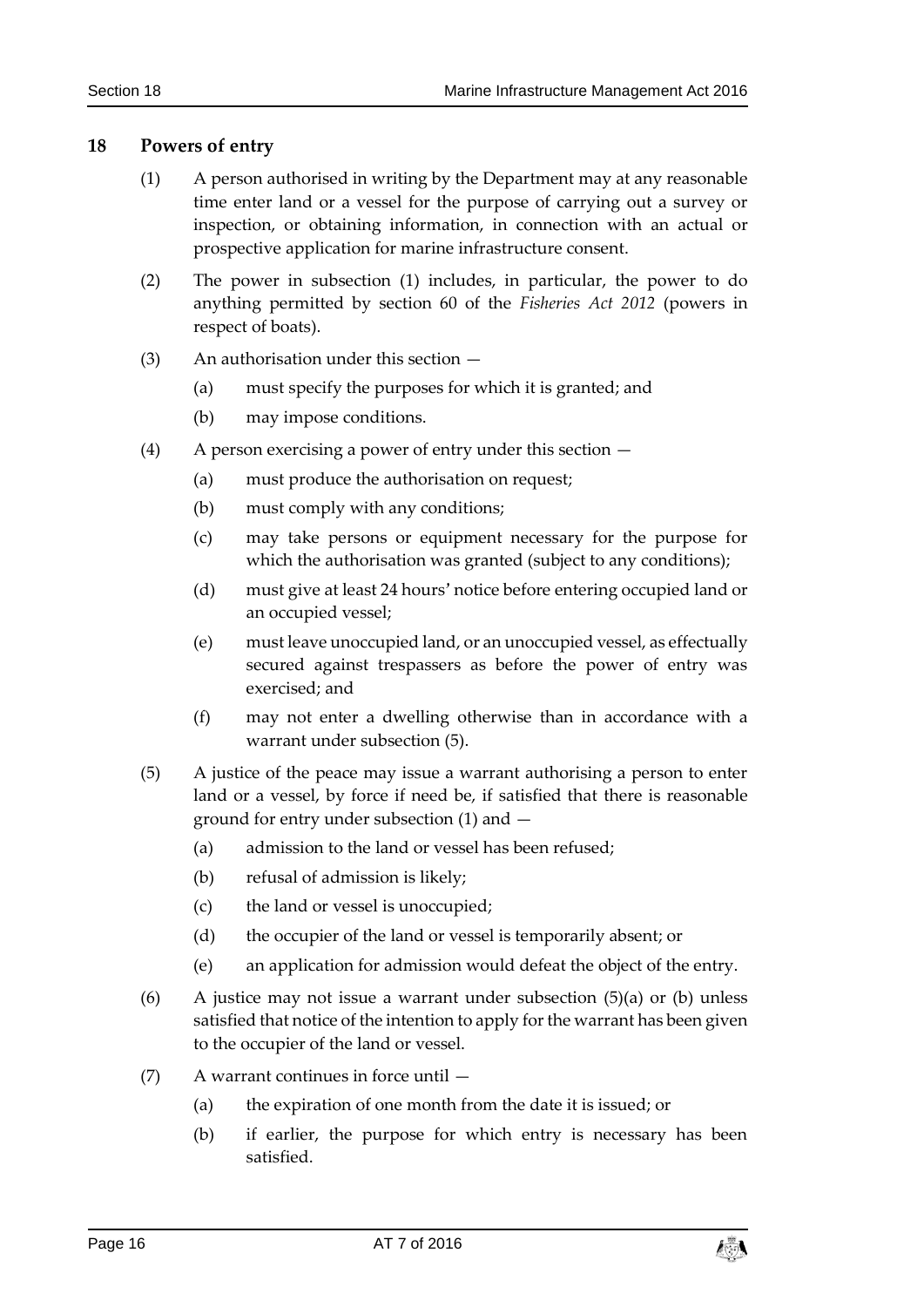(8) Section 36 of the *Local Government Act 1985* (offences in connection with entry) applies to entry by virtue of this section as it applies to entry by virtue of section 35 of that Act.

#### *Making of application*

#### <span id="page-16-1"></span><span id="page-16-0"></span>**19 Form of application**

- (1) An application for a marine infrastructure consent must be made to the Department.
- (2) An application must specify
	- (a) the controlled marine activities for which it is required; and
	- (b) any associated marine activities for which it is required.
- (3) An application must be accompanied by  $-$ 
	- (a) a draft marine infrastructure consent;
	- (b) a statement summarising the pre-application action taken in compliance with the preceding provisions of this Act, and showing to the Department's satisfaction that those provisions have been complied with;
	- (c) the consultation report prepared by the applicant;
	- (d) a statement of how the applicant has taken account of the consultation responses (including, any particular, any modifications of the proposed controlled marine activities and of any proposed associated marine activities);
	- (e) the environmental impact assessment;
	- (f) the Scoping Opinion;
	- (g) any other documents or information that may be prescribed;
	- (h) any fee prescribed in accordance with section [53.](#page-34-1)
- (4) An application must comply with any prescribed requirements.
- (5) The Department may publish guidance about compliance with this section and any order under this section; and an applicant must have regard to the guidance.
- (6) The Department may publish technical standards for any document or information required by order under this section; and an applicant must comply with those standards.
- (7) In this Act a reference to "**the submission date**" of an application is a reference to the date on which it is made to the Department under this section.
- <span id="page-16-2"></span>(8) Before making an application the applicant must give notice to  $-$ 
	- (a) the Department;

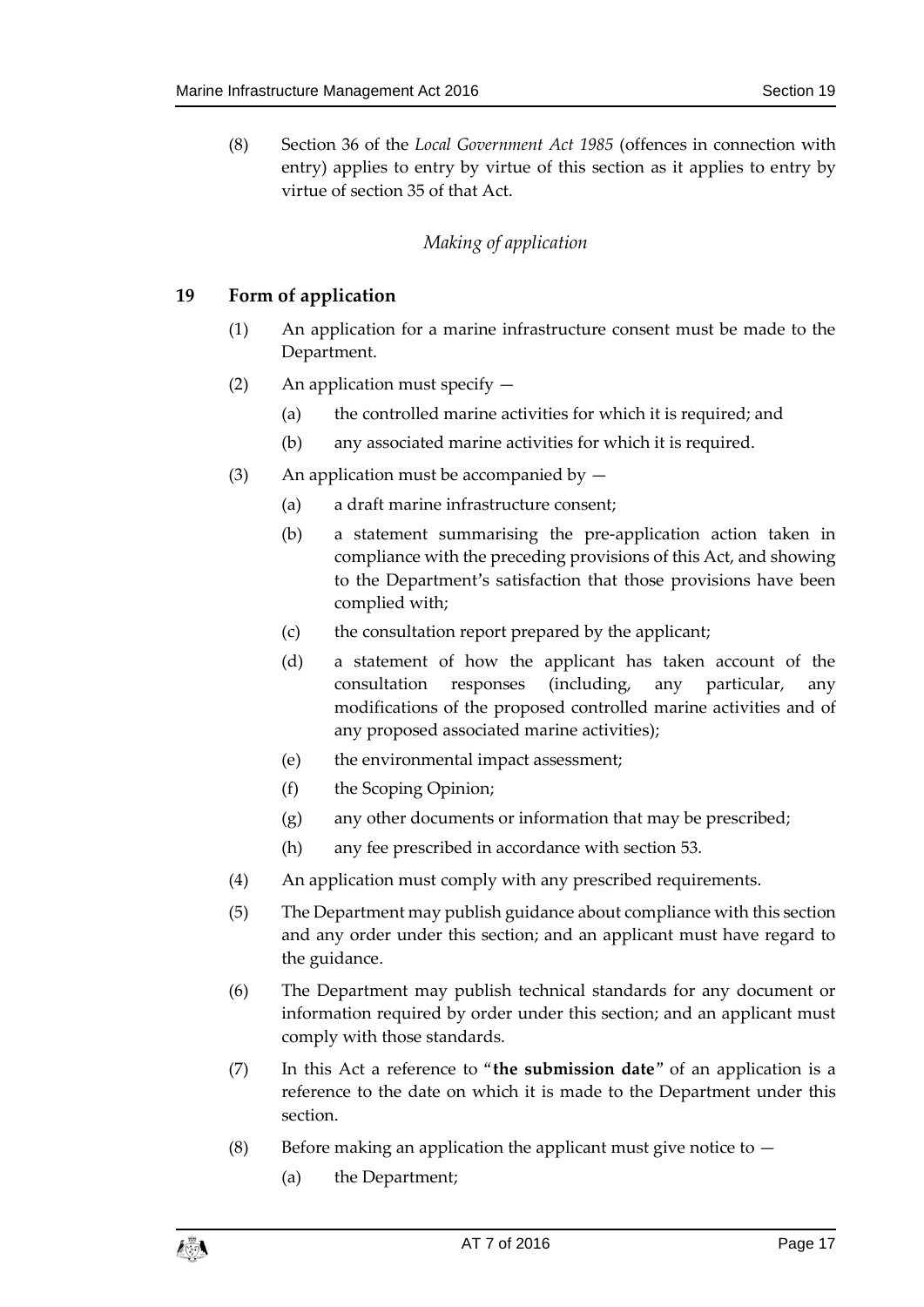- (b) the Department for Enterprise; **5**
- (c) the Department of Environment, Food and Agriculture; and
- (d) any other prescribed person.
- (9) The Department may make regulations about
	- (a) the content of a notice under subsection [\(8\);](#page-16-2)
	- (b) information which must be provided together with a notice; and
	- (c) steps which are to be taken to inform third parties about the prospective application before notice is given.
- (10) Row 6 of the Table in section [10](#page-9-1) specifies the timetable for this section.

#### <span id="page-17-0"></span>**20 Register of applications**

- (1) The Department must maintain a register of applications for marine infrastructure consent.
- <span id="page-17-4"></span>(2) The Department must make arrangements for access to the register by the public without charge, whether by way of —
	- (a) publication; or
	- (b) arrangements for inspection by the public.
- (3) Arrangements under subsectio[n \(2\)](#page-17-4) must include access to documents and information submitted with applications, except where the Department otherwise directs.

#### <span id="page-17-5"></span><span id="page-17-1"></span>**21 Confirmation of submission of information**

- (1) An application for marine infrastructure consent must be accompanied by a declaration signed by the applicant that the application complies with the provisions of section [19.](#page-16-1)
- <span id="page-17-6"></span>(2) Where a declaration is signed under subsection [\(1\)](#page-17-5) and it becomes clear to the Department that the application does not comply with the provisions of section [19,](#page-16-1) the Department may —
	- (a) discard the application; or
	- (b) vary the timetable that would otherwise apply in relation to it, allowing time for the completion of compliance with the provisions of section [19.](#page-16-1)

#### *Initial processing*

#### <span id="page-17-3"></span><span id="page-17-2"></span>**22 Acceptance of application for examination**

(1) When the Department receives an application for marine infrastructure consent —

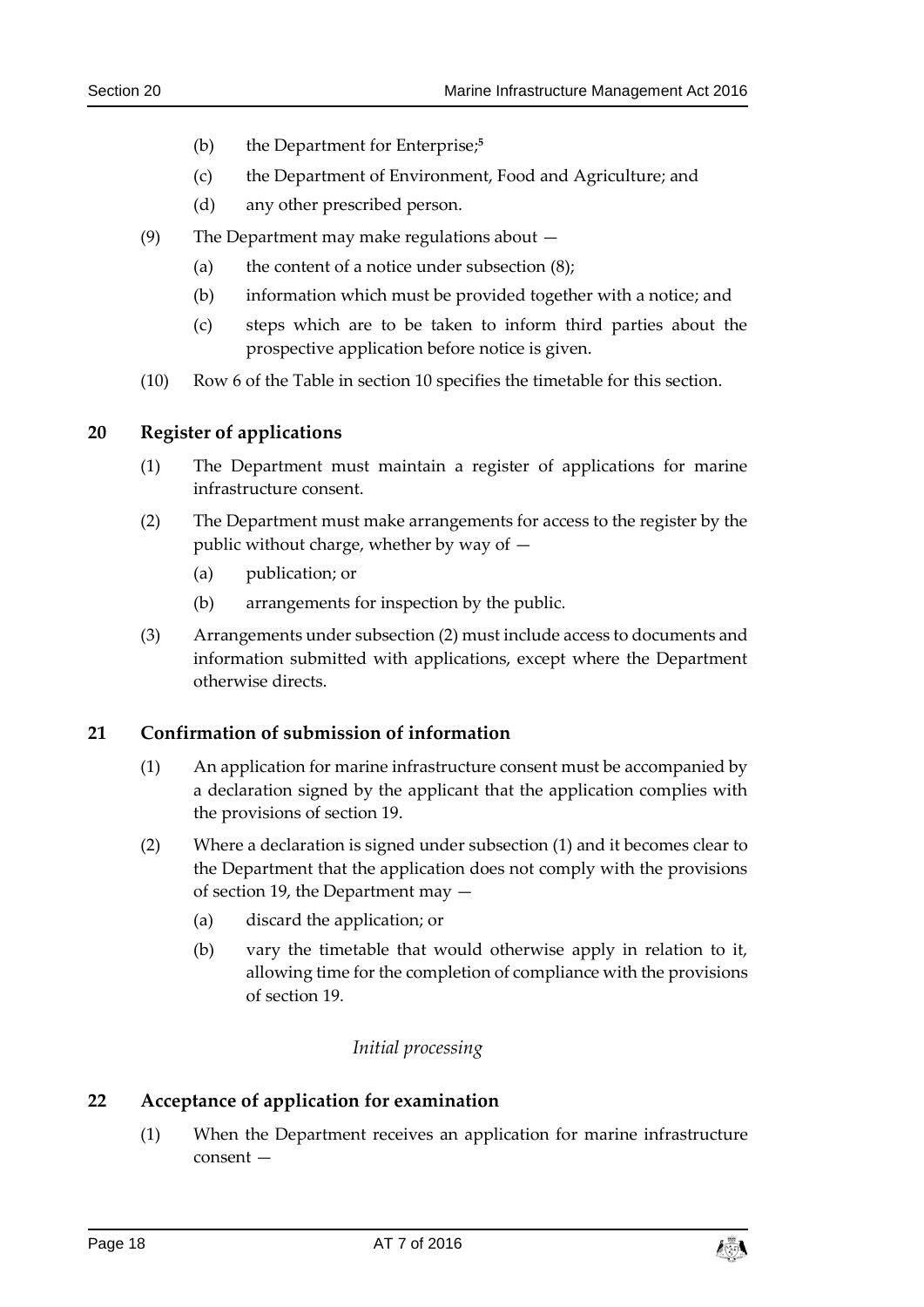- (a) the Department must refer the application to the Council of Ministers without delay (subject to section [21\(2\)\)](#page-17-6); and
- (b) the Council of Ministers must refer it for examination in accordance with section 25(1).
- <span id="page-18-3"></span>(2) The Council of Ministers must notify the applicant in writing either —
	- (a) that the application has been accepted for examination; or
	- (b) that the application has not been accepted for examination.
- (3) An application may be accepted only if the Council of Ministers are satisfied that —
	- (a) the application relates to controlled marine activities taking place or proposed to take place in the controlled marine area; and
	- (b) the requirements of section [19](#page-16-1) have been complied with.
- (4) A notice under subsection [\(2\)\(](#page-18-3)b) must include reasons for rejecting the application.
- (5) A decision to reject an application may be challenged by way of judicial review by petition of doleance.
- (6) Row 7 of the Table in section [10](#page-9-1) specifies the timetable for this section.

#### <span id="page-18-0"></span>**23 Notification of accepted application**

- (1) This section applies where an application has been accepted for consideration under section [22.](#page-17-3)
- (2) The Council of Ministers must notify
	- (a) the Department of Infrastructure;
	- (b) the Department for Enterprise; **6**
	- (c) the Department of Environment, Food and Agriculture; and
	- (d) any other prescribed person.
- (3) The notification must state the date of the preliminary meeting in respect of the application.
- <span id="page-18-1"></span>(4) Row 8 of the Table in section [10](#page-9-1) specifies the timetable for this section.

#### *Handling of application*

#### <span id="page-18-2"></span>**24 Public consultation and interested parties**

- (1) Following acceptance of an application for examination the Council of Ministers must —
	- (a) make arrangements under which persons with an interest in the application can register with the Council of Ministers as interested parties for the purposes of this Act; and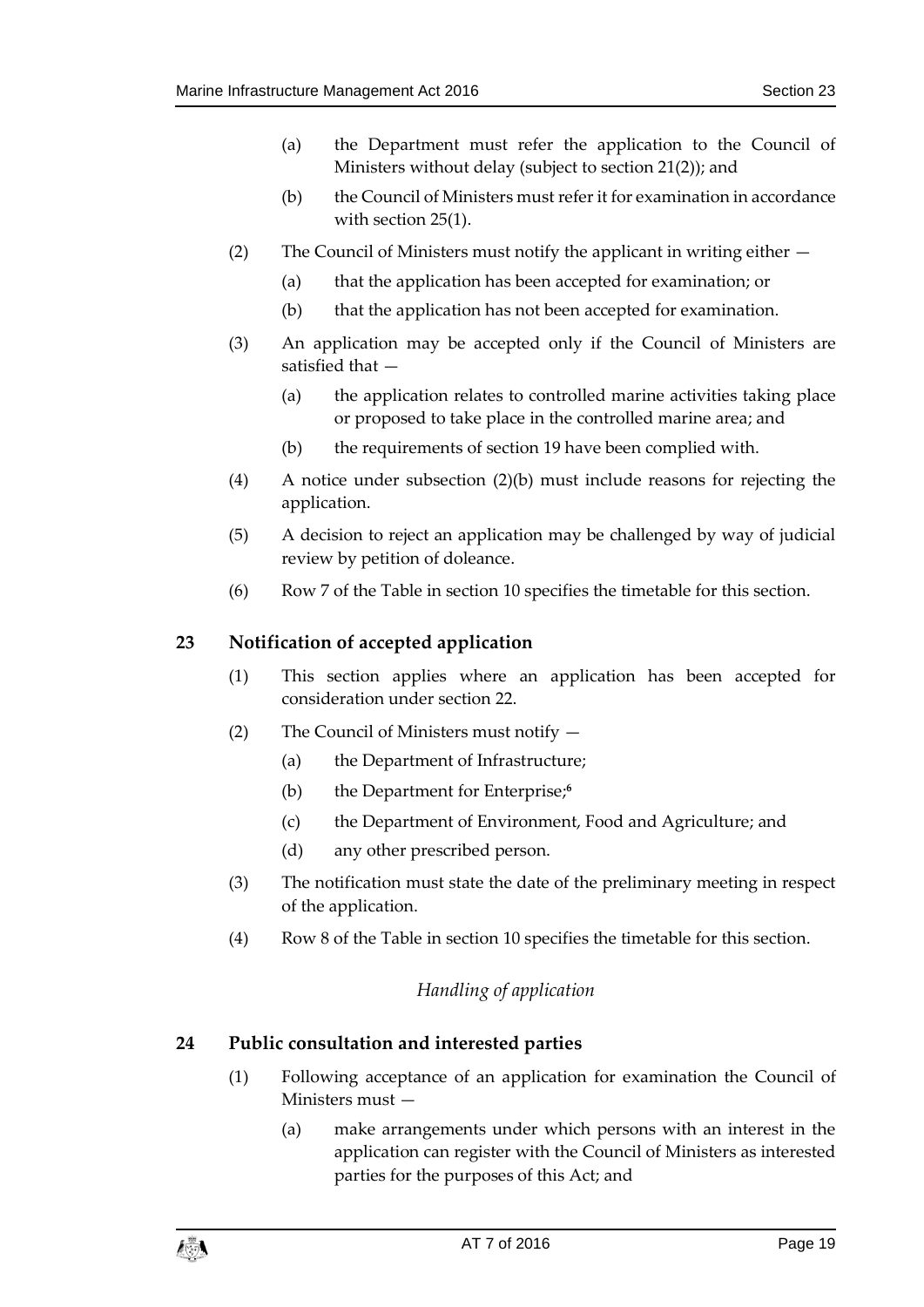- (b) arrange a public consultation on the application.
- (2) The Council of Ministers may issue guidance about the application of this section.
- (3) The Department must make regulations about public consultations; and the regulations may, in particular, include provision about —
	- (a) the giving of notice;
	- (b) the procedure to be followed;
	- (c) representation at or in connection with a public consultation;
	- (d) the recording of the results of a public consultation.
- (4) Rows 9 and 10 of the Table in section [10](#page-9-1) specify the timetable for this section.

#### <span id="page-19-0"></span>**25 Reference for examination**

- (1) The Council of Ministers must refer the application to
	- (a) a single Examiner; or
	- (b) a Panel of Examiners.
- (2) If a single Examiner to whom an application is referred under subsection (1) requests that the application be referred to a Panel of Examiners, the Council of Ministers must comply with the request.
- (3) Before or during the examination of an application by a single Examiner, the Council of Ministers may refer it instead to a Panel (which may, but need not, include the original Examiner).
- (4) Row 11 of the Table in section [10](#page-9-1) specifies the timetable for this section.

#### <span id="page-19-1"></span>**26 Examiners**

- (1) In this Act "**Examiner**" means a person whose name appears on a list approved for that purpose by the Council of Ministers.
- (2) The Department may make regulations about the resignation, removal and replacement of Examiners.

#### <span id="page-19-2"></span>**27 Panels**

- (1) Where an application is referred to a Panel, the Council of Ministers must appoint —
	- (a) 3, 4 or 5 Examiners as members of a Panel; and
	- (b) one of those Examiners as Chair.
- (2) The Department must make regulations about the constitution and procedure of a Panel; and the regulations must include provision for —
	- (a) the resignation of Examiners;

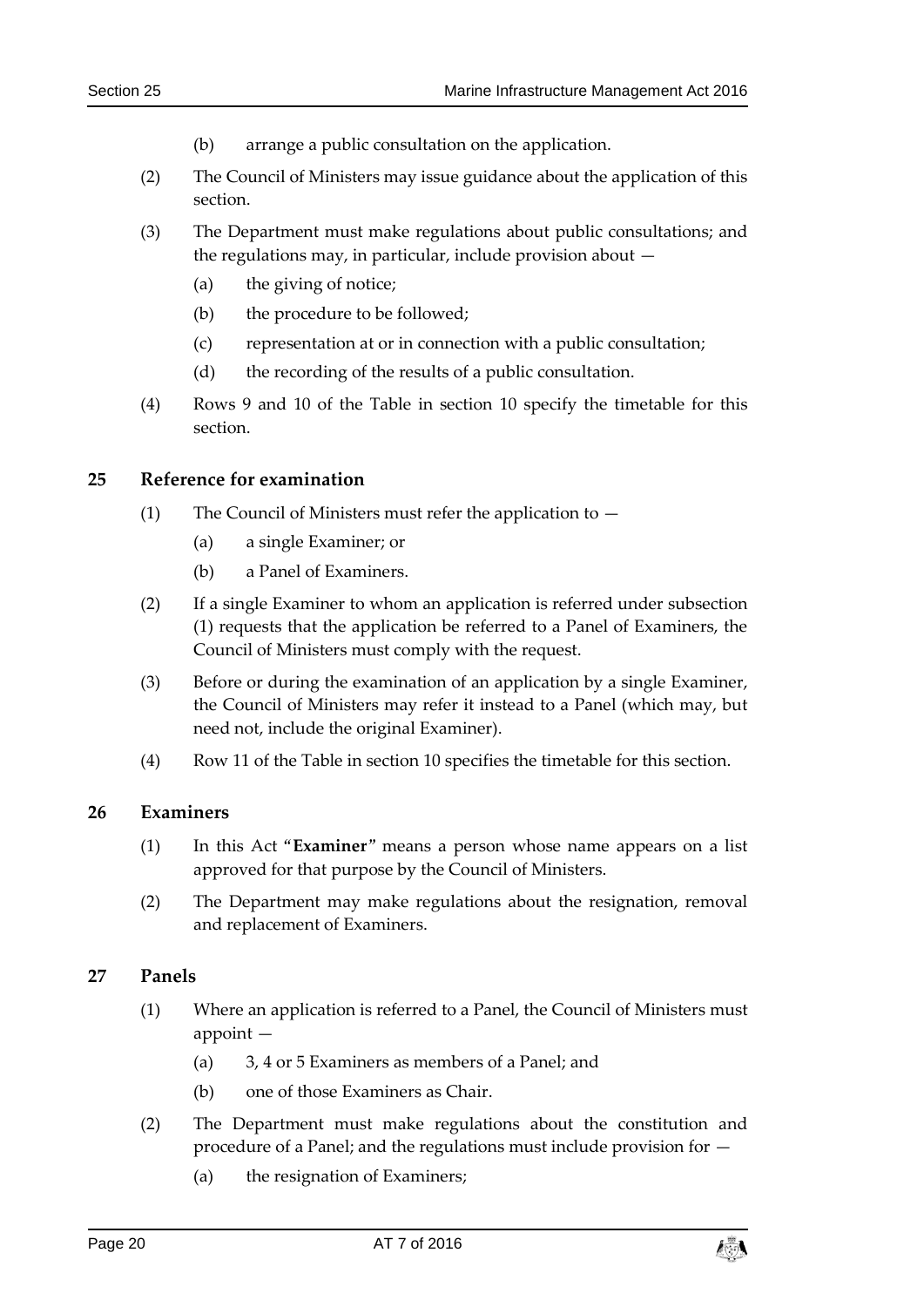- (b) the removal of Examiners;
- (c) the replacement of Examiners; and
- (d) the consequences of changes to the Panel (designed to ensure continuity).
- (3) Decisions of a Panel require majority agreement; and in the event of an equality of votes, the Chair has a second (or casting) vote.
- (4) A Panel may allocate part of its consideration of an application to one or more members; and —
	- (a) anything done or decided by members in accordance with an allocation is to be treated as having been done or decided by the Panel;
	- (b) decisions of members to whom a function has been allocated must be unanimous; and
	- (c) other terms or conditions may be attached to an allocation.

#### *Examination of application*

#### <span id="page-20-1"></span><span id="page-20-0"></span>**28 Procedure for examination**

- (1) Regulations under section [24](#page-18-2) must include provision for the delivery of responses received in the course of the public consultation to the Examiner or Panel.
- (2) The Examiner or Panel must
	- (a) make an initial assessment of the principal issues arising in relation to the application;
	- (b) identify the principal stakeholders for the purposes of the application, in addition to persons who have registered as interested parties;
	- (c) determine the procedure for examining the application (subject to provisions of or under this Act); and
	- (d) set a provisional timetable for the examination.
- (3) The Examiner or Panel must consider the application and any written submissions made with respect to it.
- (4) An irregularity in relation to the appointment of an Examiner or Panel, or in relation to the procedure for examining an application, shall not affect the validity of the examination proceedings.
- (5) The Examiner or Panel may at the request of the applicant make changes to the application if satisfied that the changes are not material; and the Department must make regulations about the application of this subsection.

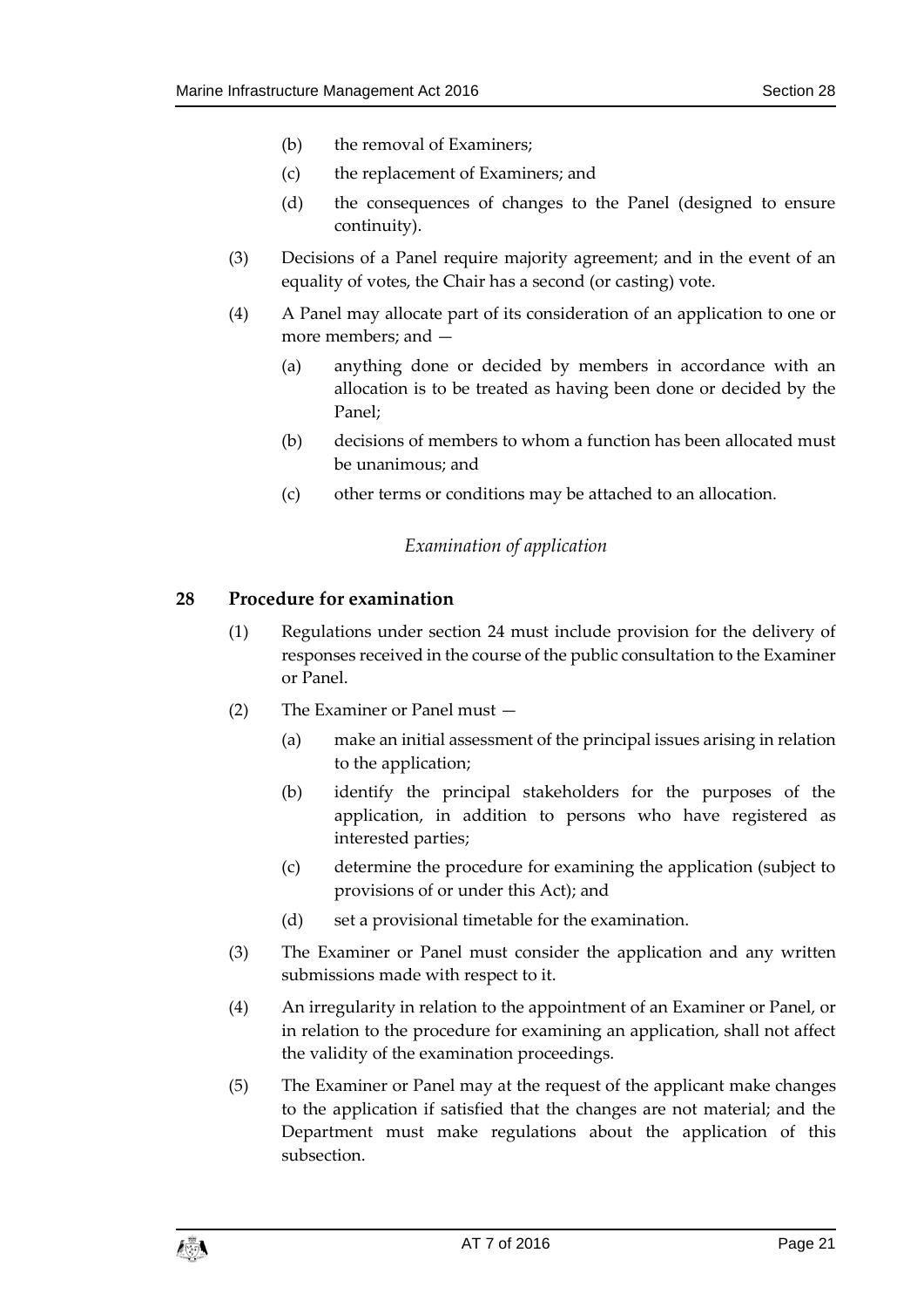(6) Rows 12 and 13 of the Table in section [10](#page-9-1) specify the timetable for this section.

#### <span id="page-21-0"></span>**29 Preliminary meeting**

- (1) The Examiner or Panel must hold a preliminary meeting in respect of the application.
- (2) The Examiner or Panel must invite to the preliminary meeting any person who the Examiner or Panel think likely to wish to participate.
- (3) At the preliminary meeting the Examiner or Panel must explain
	- (a) the process determined for the examination of the application;
	- (b) the timetable proposed for the examination; and
	- (c) the principal issues expected to arise in relation to the application.
- (4) Row 14 of the Table in section [10](#page-9-1) specifies the timetable for this section.
- (5) The Department may make regulations about the nature and procedure of preliminary meetings.

#### <span id="page-21-1"></span>**30 Written representations**

- (1) The Examiner's or Panel's examination of the application is to take the form of consideration of written representations about it, unless —
	- (a) they hold a hearing into any aspect of the application in accordance with this Act; or
	- (b) they decide to conduct part of the examination otherwise than by considering written representations.
- (2) The Council of Ministers may make regulations about
	- (a) which written representations are to be considered, are not to be considered, or may be considered;
	- (b) the consideration of written representations;
	- (c) information that is or may be of relevance to national security or defence.
- (3) The Examiner or Panel may disregard representations which they consider to be frivolous or vexatious.

#### <span id="page-21-2"></span>**31 Specific-issue hearings**

- (1) The Examiner or Panel must hold a hearing into a specific issue if they think it necessary to ensure that —
	- (a) the issue is properly examined; and
	- (b) the principal stakeholders have an adequate opportunity to state their case.

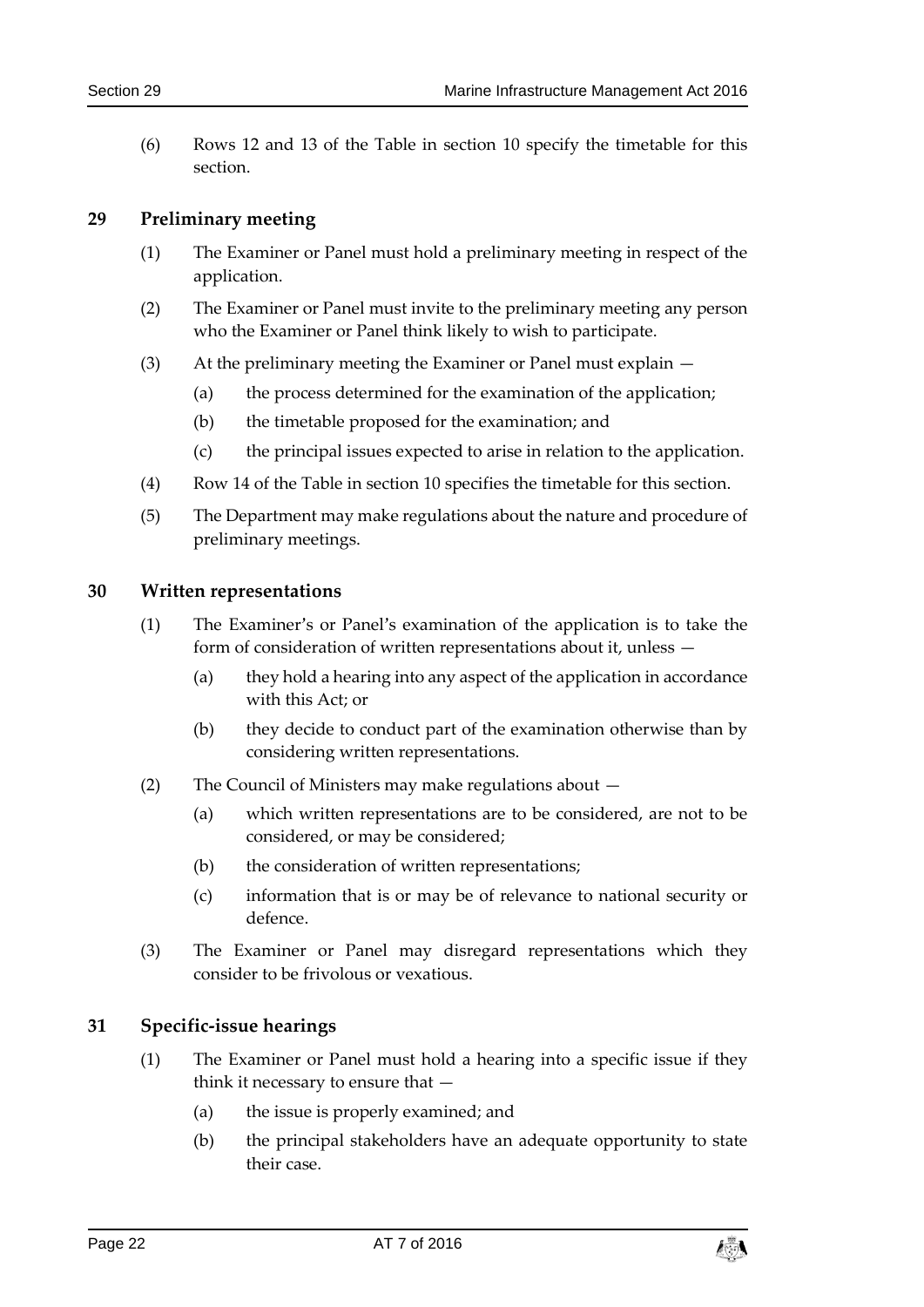- (2) At the hearing the applicant and principal stakeholders may make oral representations, in accordance with any procedural directions of the Examiner or Panel.
- (3) The Examiner or Panel may disregard representations which they consider to be frivolous or vexatious.
- (4) The Department may make regulations about the nature and procedure of specific-issue hearings; and the regulations may, in particular —
	- (a) require specified persons to give specified notice of a hearing;
	- (b) confer discretionary functions on the Examiner or Panel;
	- (c) make provision for the prevention of disruption;
	- (d) make provision about costs and expenses;
	- (e) make provision about information that is or may be of relevance to national security or defence.

#### <span id="page-22-0"></span>**32 Public meeting**

- (1) The Examiner or Panel may hold a public meeting about the application.
- (2) At a public meeting the Examiner or Panel must provide such opportunities as they think appropriate —
	- (a) for anyone who wants to speak about the application to do so; and
	- (b) for the applicant to make presentations about the application or to respond to comments and questions from the public or stakeholders.
- (3) The Department may make regulations about the nature and procedure of public meetings (including provision requiring notice to be given of meetings).

#### <span id="page-22-1"></span>**33 Assessors**

- (1) The Examiner or Panel may ask the Council of Ministers to appoint an assessor to assist in the examination of the application.
- (2) The Council of Ministers may appoint as assessor only a person who they are satisfied has suitable expertise.
- (3) The Examiner or Panel may invite any Government Department (including any Division of the Department) or any other body or person to provide technical advice.
- (4) The fees regulations under section [53](#page-34-1) may require the applicant to pay specified fees (which may be calculated or determined by reference to prescribed factors) in respect of the appointment of an assessor.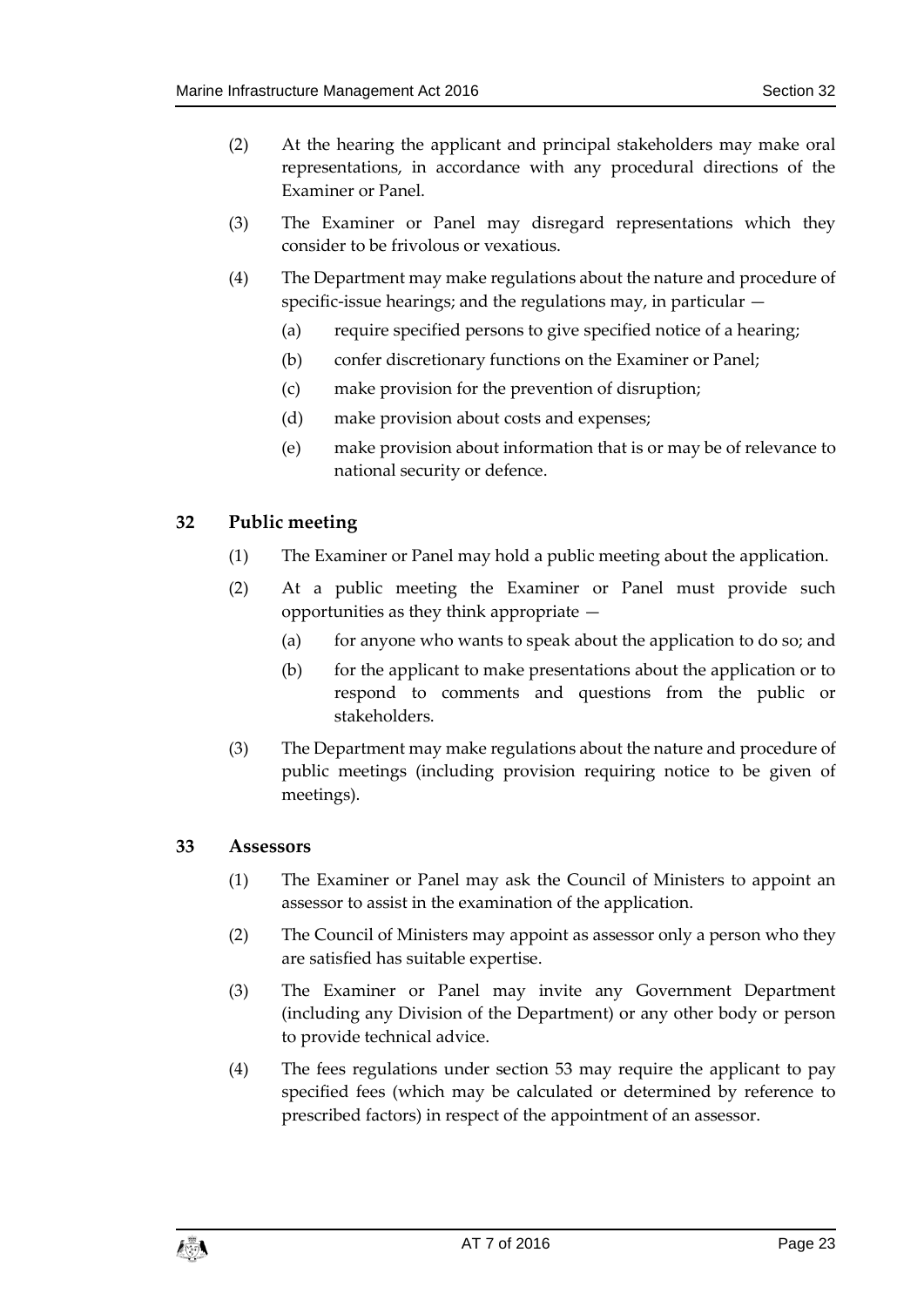#### <span id="page-23-4"></span><span id="page-23-0"></span>**34 Legal advice and assistance**

- (1) The Examiner or Panel may ask the Council of Ministers to appoint a legal adviser to advise and assist in the examination of the application.
- (2) The Council of Ministers may appoint as legal adviser only a person who they are satisfied has suitable expertise.
- (3) Assistance under subsection [\(1\)](#page-23-4) may include oral questioning of a person making representations.
- (4) The fees regulations under section [53](#page-34-1) may require the applicant to pay specified fees (which may be calculated or determined by reference to prescribed factors) in respect of the appointment of a legal adviser.

#### <span id="page-23-1"></span>**35 Completion of examination**

- (1) On completing their examination the Examiner or Panel must
	- (a) notify the Council of Ministers without delay; and
	- (b) submit a report to the Council of Ministers as soon as is reasonably practicable.
- (2) The report
	- (a) must include recommendations about the determination of the application; and
	- (b) if it recommends that a marine infrastructure consent should be granted, must include a draft consent.
- (3) The Council of Ministers must inform the applicant as soon as is reasonably practicable that the examination has been completed.
- <span id="page-23-2"></span>(4) Row 16 of the Table in section [10](#page-9-1) specifies the timetable for this section.

#### *Determination of application*

#### <span id="page-23-3"></span>**36 Decision on Examiner's or Panel's recommendations**

- (1) This section applies where an Examiner or Panel has made recommendations to the Council of Ministers about an application for a marine infrastructure consent.
- (2) The Council of Ministers must publish the Examiner's or Panel's report as soon as is reasonably practicable.
- (3) The Council of Ministers must decide whether to accept the recommendations.
- (4) In making a decision the Council of Ministers must have regard to  $-$ 
	- (a) any Marine Plan adopted by the Department (see section [51\(2\)\)](#page-33-4);
	- (b) any relevant Marine Policy Statement adopted by the Department (see section  $51(1)$ ) and subsection  $(5)$ );

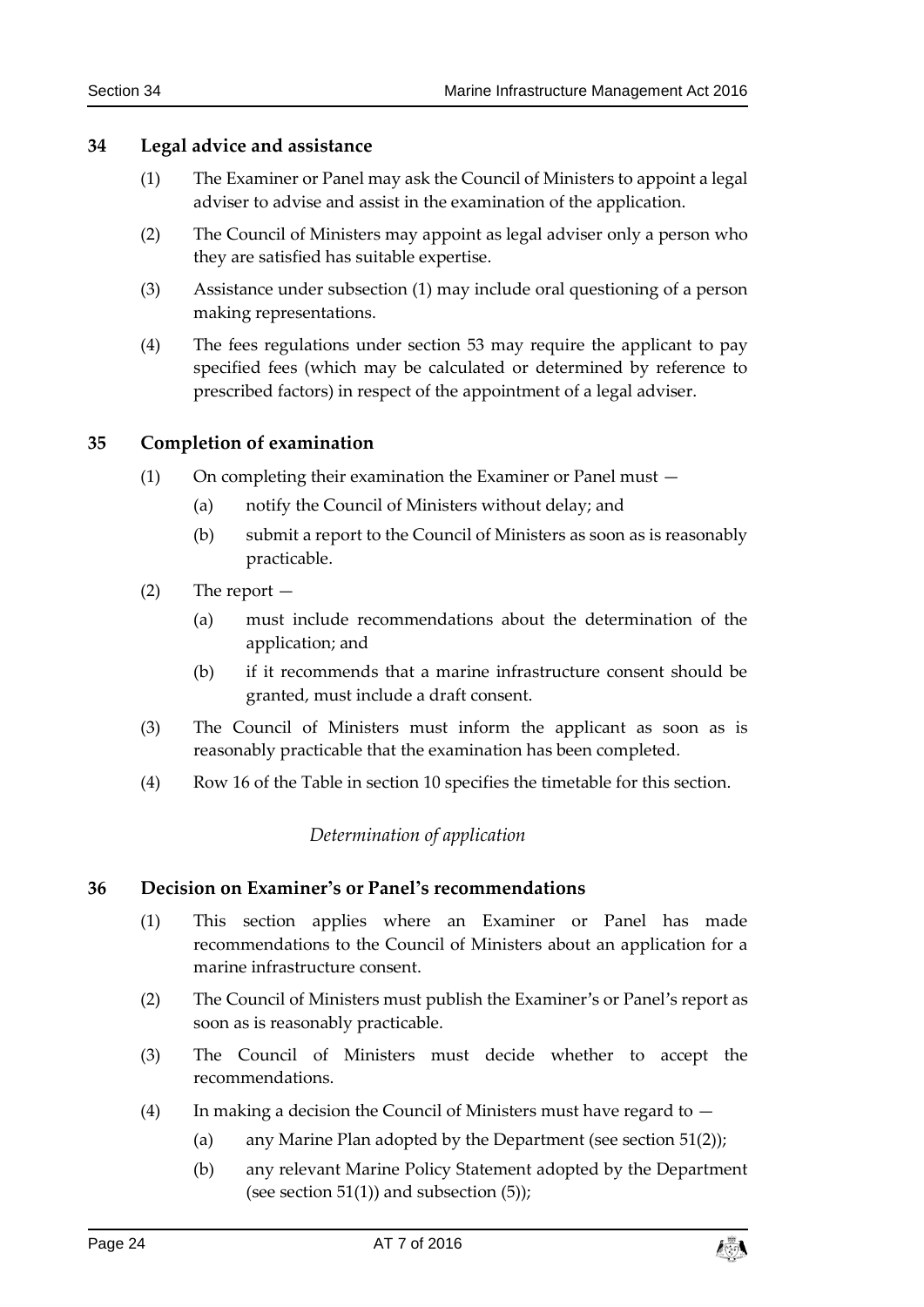- (c) any prescribed matters; and
- (d) any other matter which the Council of Ministers consider relevant and important (so far as consistent with any Marine Plan or Marine Policy Statement).
- <span id="page-24-0"></span>(5) The Council of Ministers must make their decision in accordance with any relevant Marine Plan or Marine Policy Statement, and in accordance with any relevant policy statement about controlled marine activities in the controlled marine area laid before Tynwald by the Department, unless satisfied that —
	- (a) it would be incompatible with an international obligation of, or applicable to, the Isle of Man;
	- (b) it would be incompatible with a duty imposed on the Council of Ministers by or under an enactment;
	- (c) it would be unlawful by virtue of an enactment;
	- (d) the adverse impact of the proposed activities would outweigh their benefits; or
	- (e) that a prescribed condition is met,

(and the fact that a Marine Policy Statement identifies a location as suitable (or potentially suitable) for a particular description of activity does not prevent this subsection from applying).

- (6) The Council of Ministers may disregard representations which they consider frivolous or vexatious.
- (7) If the Council of Ministers accept a recommendation to grant a marine infrastructure consent, they must issue the consent —
	- (a) in the form of the draft in the report of the Examiner or Panel; or
	- (b) with modifications.
- (8) The Council of Ministers must publish a statement of their reasons for  $-$ 
	- (a) granting a marine infrastructure consent;
	- (b) refusing an application;
	- (c) (in either event), departing from the recommendations of the Examiner or Panel.
- (9) Where the Council of Ministers issue a statement of reasons they must
	- (a) send a copy to the applicant;
	- (b) send a copy to each registered interested party; and
	- (c) publish the statement.
- (10) The Department may make regulations about the procedure to be followed in determining an application.
- (11) Row 17 of the Table in section [10](#page-9-1) specifies the timetable for this section.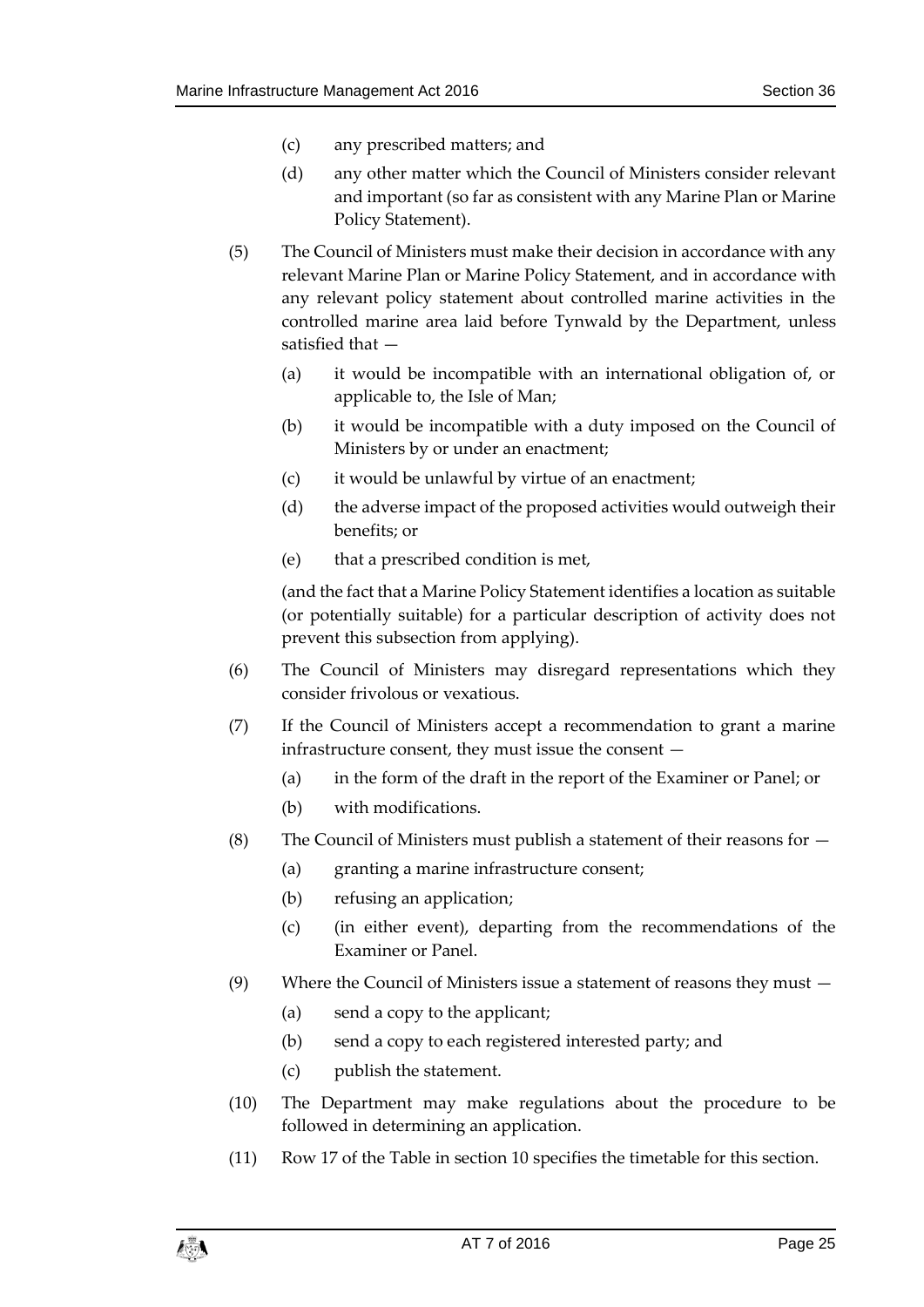#### *Content and form*

#### <span id="page-25-1"></span><span id="page-25-0"></span>**37 Content**

- (1) The Department may make regulations about the content of a marine infrastructure consent.
- (2) A marine infrastructure consent may impose requirements in connection with the controlled marine activities or associated marine activities for which consent is granted.
- (3) The requirements may in particular include
	- (a) requirements corresponding to conditions which could have been imposed on the grant of any permission, consent or approval under any of the consenting regimes which would have been required for the controlled marine activities or associated marine activities;
	- (b) requirements to obtain the approval of the Council of Ministers or any other person.
- (4) A marine infrastructure consent may make provision relating to, or to matters ancillary to the controlled marine activities or associated marine activities to which it relates; and that provision may, in particular include provision, for or relating to any of the matters listed in Schedule 1.
- <span id="page-25-2"></span>(5) A marine infrastructure consent may —
	- (a) apply, modify or exclude a statutory provision which relates to any matter for which provision may be made in the consent;
	- (b) make amendments, repeals or revocations of statutory provisions of local application in consequence of or in connection with the consent;
	- (c) include any provision that appears to the Council of Ministers to be necessary or expedient for giving full effect to any other provision of the consent;
	- (d) include provision for the entry into agreements between the applicant and the Department;
	- (e) include provision for the transfer of all or part of the benefit of the consent (together with associated obligations);
	- (f) include provision for the transfer of specified assets or liabilities in connection with the consent;
	- (g) include provision in respect of the decommissioning of anything established under the consent;
	- (h) include incidental, consequential, supplementary, transitional or transitory provisions and savings.
- (6) A marine infrastructure consent may not (subject to Schedule 1) include
	- (a) provision creating offences;

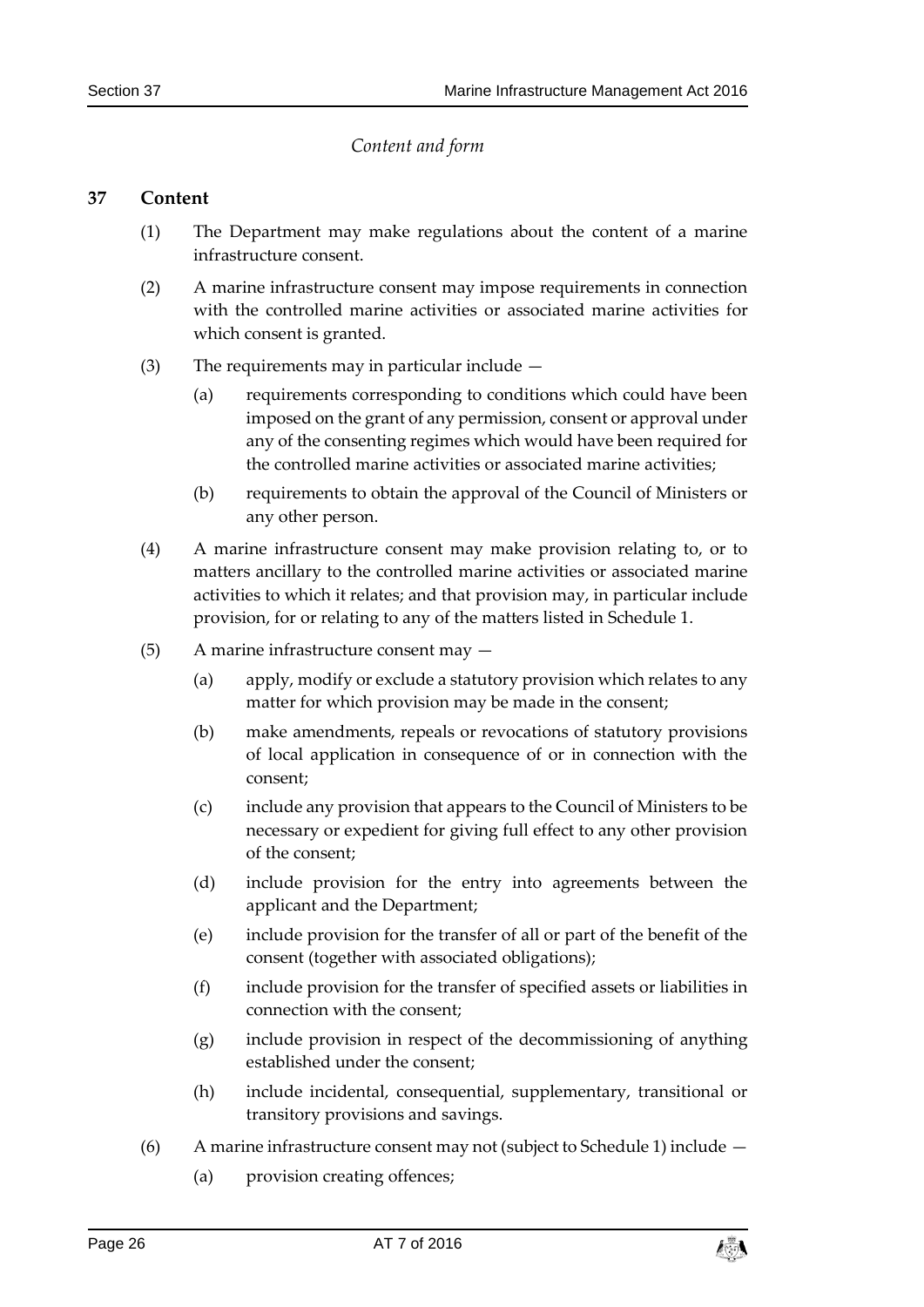- (b) provision conferring power to create offences; or
- (c) provision changing an existing power to create offences.
- (7) A marine infrastructure consent has effect for the benefit of the land in respect of which it is made and all persons for the time being interested in the land.
- (8) The Department may enter into agreements with the applicant for a marine infrastructure consent, or any other person, imposing liabilities on the applicant or other person or otherwise dealing with matters arising out of or in connection with the consent; and an agreement may make provision for its enforcement by way of legal proceedings or otherwise.

#### <span id="page-26-2"></span><span id="page-26-0"></span>**38 Limitations**

- (1) A marine infrastructure consent may include provision removing or modifying a requirement for permission only if the person responsible for giving permission agrees to the inclusion of the provision.
- (2) In subsection [\(1\)](#page-26-2) the reference to permission includes a reference to any kind of consent or authorisation, by whatever name.
- (3) A marine infrastructure consent may not include provision authorising the discharge of water into inland waters or underground strata unless the person authorised to make the discharge has statutory responsibility for discharges into those waters or strata.

#### <span id="page-26-1"></span>**39 Formalities**

- (1) The Council of Ministers must publish a marine infrastructure consent as soon as reasonably practicable.
- <span id="page-26-3"></span>(2) A marine infrastructure consent must be made by order if it includes provision made by virtue of section [37\(5\)\(](#page-25-2)a) or (b) or paragraph 10 or 11 of Schedule 1.
- (3) As soon as practicable after a marine infrastructure consent is made the Council of Ministers must deposit at the Central Registry a copy of —
	- (a) the marine infrastructure consent;
	- (b) the latest version of any plan supplied by the applicant in connection with the application for the marine infrastructure consent; and
	- (c) the statement of reasons under section [36.](#page-23-3) **7**
- (4) As soon as practicable after a marine infrastructure consent is made the Council of Ministers must send a copy to the Department, for inclusion in the register under section [44.](#page-29-0)
- (5) Row 21 of the Table in section [10](#page-9-1) specifies the timetable for this section.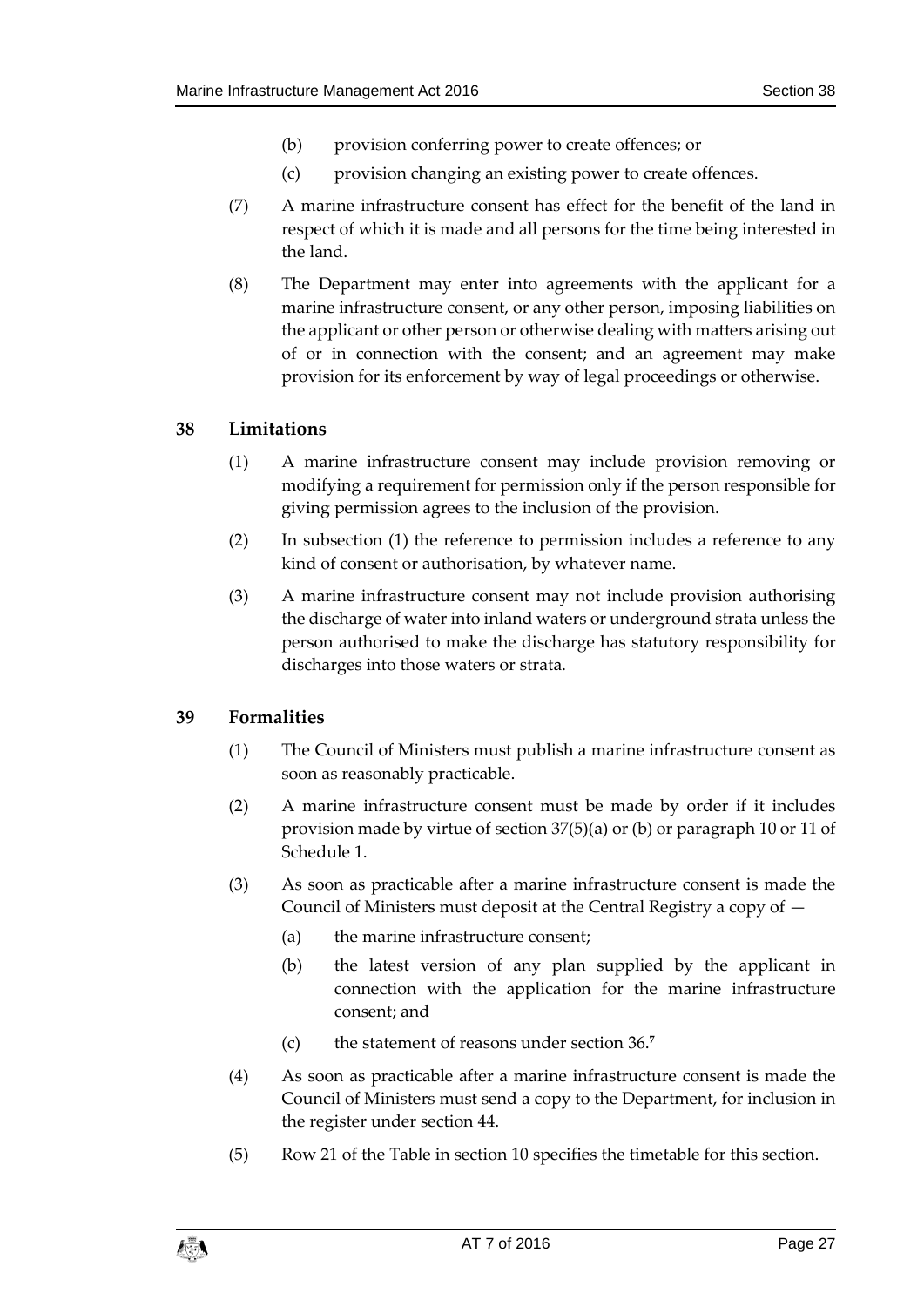#### *Post-decision*

#### <span id="page-27-1"></span><span id="page-27-0"></span>**40 Review**

- (1) A marine infrastructure consent (including a change or revocation) and any decision in relation to an application for or in connection with a marine infrastructure consent, may be challenged or questioned in court only by way of judicial review by petition of doleance.
- (2) Row 18 of the Table in section [10](#page-9-1) specifies the timetable for this section.

#### <span id="page-27-2"></span>**41 Correction of errors**

- (1) The Council of Ministers may correct an error in a marine infrastructure consent if —
	- (a) the applicant for the consent requests the correction or agrees to it; and
	- (b) the Department of Infrastructure, the Department for Enterprise, the Department of Environment, Food and Agriculture, and any other prescribed person agree to the correction.**<sup>8</sup>**
- (2) The Council of Ministers must
	- (a) deposit a copy of any correction at the Central Registry; and**<sup>9</sup>**
	- (b) send a copy of any correction to the Department.
- (3) An error in a marine infrastructure consent that was made by order must also be corrected by order.
- (4) Rows 19 to 21 of the Table in section [10](#page-9-1) specify the timetable for this section.

#### <span id="page-27-3"></span>**42 Non-material changes**

- (1) The Council of Ministers may make a change to a marine infrastructure consent if satisfied that the change is not material.
- (2) A change may be made only
	- (a) on the application of the applicant, a beneficiary or a successor; and
	- (b) having regard to the effect of the change, together with any previous changes, on the consent as originally granted.
- $(3)$  A change may  $-$ 
	- (a) impose new requirements;
	- (b) remove or vary existing requirements.
- (4) The Department must make regulations about changes; and the regulations may include provision —
	- (a) about applications for change;

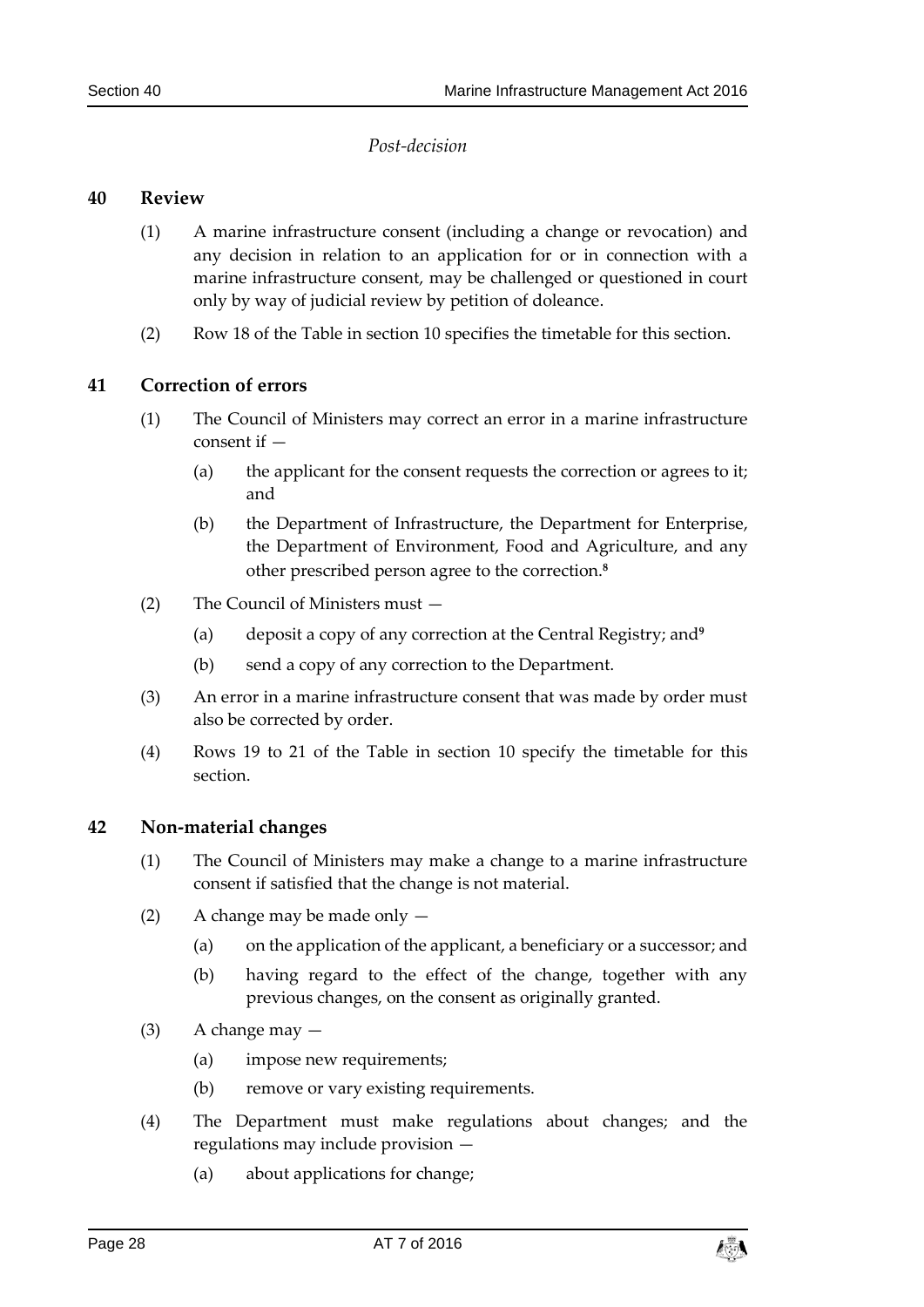- (b) about publication of requests for changes;
- (c) about publication of changes;
- (d) about consultation;
- (e) about timing;
- (f) conferring a discretion on the Department or another specified person.
- (5) If the original consent is made by order, changes must be made by order.
- (6) The Council of Ministers must
	- (a) deposit a copy of any change at the Central Registry; and**<sup>10</sup>**
	- (b) send a copy of any change to the Department.
- (7) A change must specify when it comes into effect (and may contain transitional provision).
- (8) In this section —

"applicant" means the person who applied for the marine infrastructure consent;

- "beneficiary" means a person for whose benefit the marine infrastructure consent has effect; and
- "successor" means a person to whom all or any of the benefit of the marine infrastructure consent has been transferred.

#### <span id="page-28-0"></span>**43 Material changes and revocation**

- (1) The Council of Ministers may
	- (a) make a change to a marine infrastructure consent (other than a nonmaterial change within section [42\)](#page-27-3);
	- (b) revoke a marine infrastructure consent.
- (2) A change may be made only
	- (a) on the application of the applicant, a beneficiary or a successor (subject to subsection [\(3\)\)](#page-28-1); and
	- (b) having regard to the effect of the change, together with any previous changes, on the consent as originally granted.
- <span id="page-28-1"></span>(3) A change may be made on the Council of Ministers' own initiative if they think it essential to correct a significant error in the consent.
- (4) A change may
	- (a) impose new requirements;
	- (b) remove or vary existing requirements.
- <span id="page-28-2"></span>(5) The Department must make regulations about changes and revocations; and the regulations may include provision —
	- (a) about applications for change and revocations;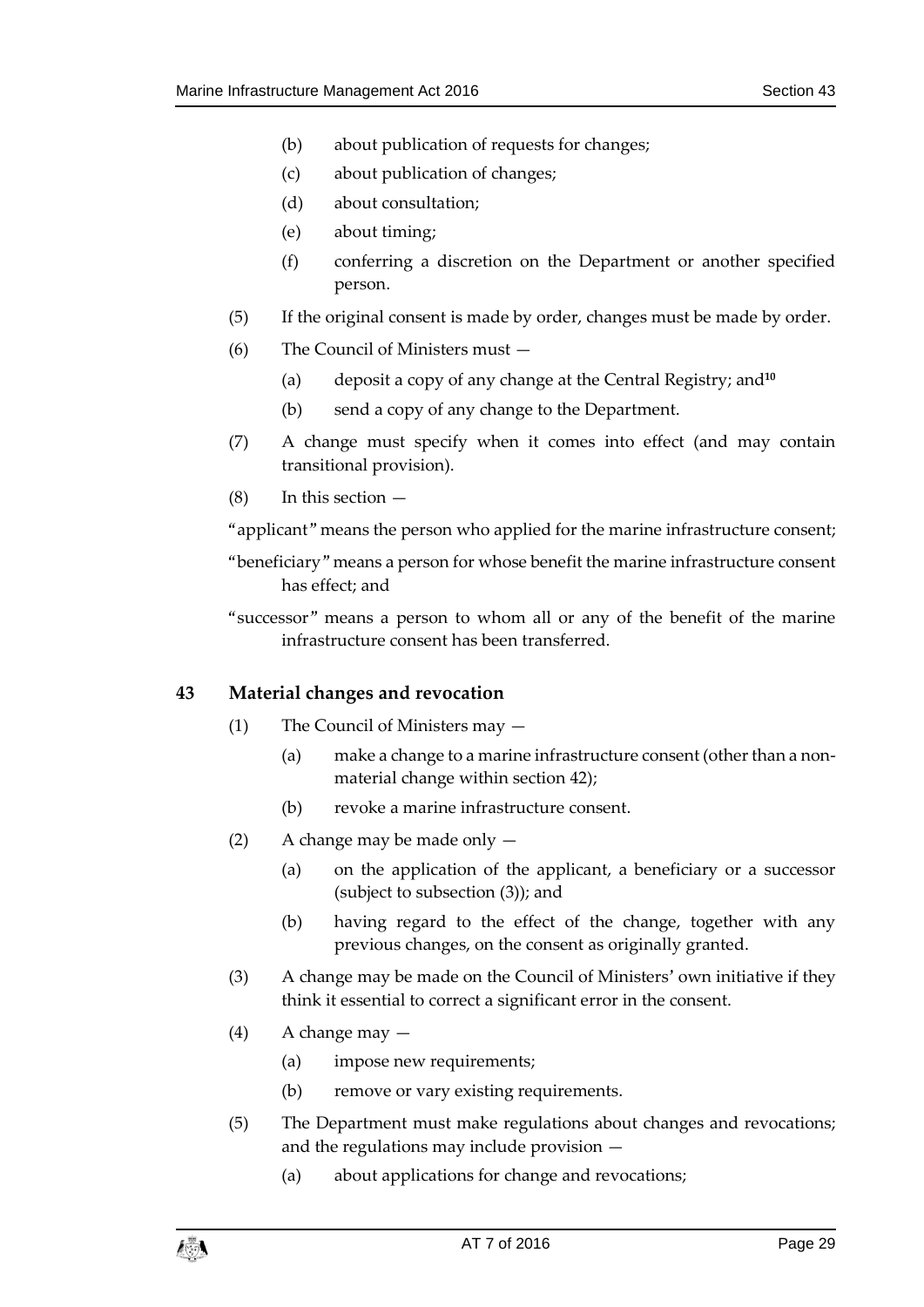- (b) about publication of requests for changes and revocations;
- (c) about publication of changes and revocations;
- (d) about publication of reasons for decisions;
- (e) about consultation;
- (f) about timing;
- (g) conferring a discretion on the Department or another specified person.
- <span id="page-29-2"></span>(6) If the original consent is made by order, a change or revocation must be made by order.
- (7) The Council of Ministers must
	- (a) deposit a copy of any change or revocation at the Central Registry; and**<sup>11</sup>**
	- (b) send a copy of any change or revocation to the Department.
- (8) A change or revocation must specify when it comes into effect (and may contain transitional provision).
- (9) The Council of Ministers may pay compensation to a person if they consider that the person is unfairly prejudiced by a change or revocation under this section (for which the person did not apply); and regulations under subsection [\(5\)](#page-28-2) may include provision about the procedure for applying for, determining and paying compensation.
- $(10)$  In this section  $-$

"applicant" means the person who applied for the marine infrastructure consent;

- "beneficiary" means a person for whose benefit the marine infrastructure consent has effect; and
- "successor" means a person to whom all or any of the benefit of the marine infrastructure consent has been transferred.

#### <span id="page-29-0"></span>**44 Register of consents**

- (1) The Department must maintain a register of marine infrastructure consents.
- <span id="page-29-1"></span>(2) The Department must make arrangements for access to the register by the public without charge, whether by way of —
	- (a) publication; or
	- (b) arrangements for inspection by the public.
- (3) Arrangements under subsectio[n \(2\)](#page-29-1) must include access to documents and information submitted with the applications for the consents, except where the Department otherwise directs.
- (4) The register must include details of —

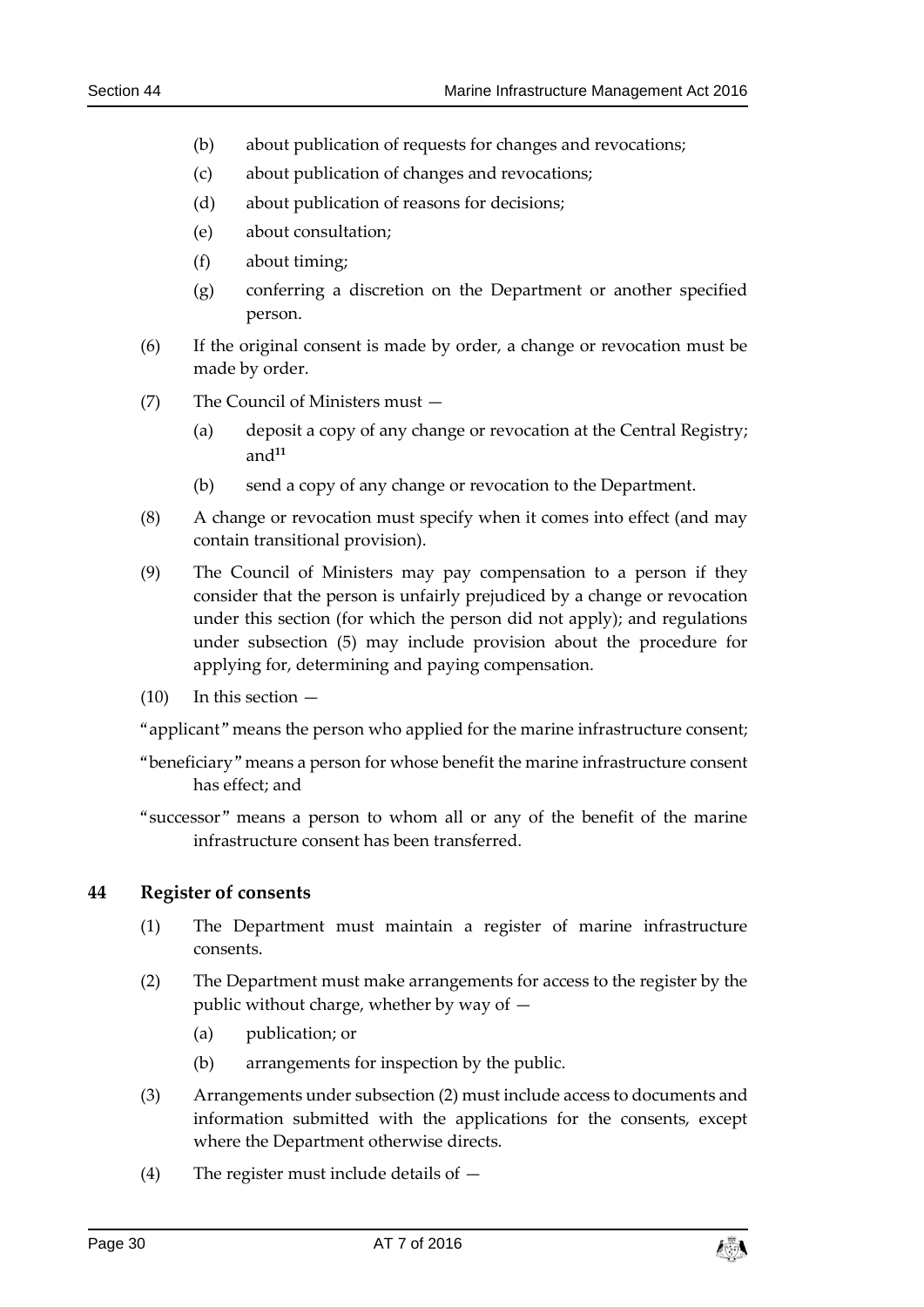- (a) corrections;
- (b) changes;
- (c) revocations; and
- (d) any other prescribed matters.
- (5) The register must also include details of refusals of applications for marine infrastructure consent, and details of reasons given in connection with applications for or in connection with marine infrastructure consent.

#### *Implementation and enforcement*

#### <span id="page-30-1"></span><span id="page-30-0"></span>**45 Implementation plan**

- (1) Before undertaking any work in reliance on a marine infrastructure consent, the person proposing to carry out the work must submit to the Department a detailed plan of the work to be carried out ("**an implementation plan**").
- (2) The Department may make regulations about the form and content of implementation plans.
- <span id="page-30-3"></span>(3) The Department must either —
	- (a) confirm that the works described in the implementation plan are within the marine infrastructure consent and comply with any conditions of the consent; or
	- (b) notify the person submitting the plan of any changes that would be required in order to bring the works within the marine infrastructure consent or to comply with its conditions.
- (4) A person who received a notice under subsection [\(3\)\(](#page-30-3)b) may submit a revised plan (or, if necessary, more than one).
- (5) The offence in section 9(2) is committed by a person who carries out controlled marine activities in the controlled marine area without confirmation of an implementation plan for the works (and this subsection is without prejudice to the generality of that subsection).
- (6) Rows 22 and 23 of the Table in section [10](#page-9-1) specify the timetable for this section.

#### <span id="page-30-2"></span>**46 Duration of consent**

- (1) The controlled marine activities authorised by a marine infrastructure consent must be commenced before the end of —
	- (a) the prescribed period; or
	- (b) another period (shorter or longer) specified in the consent.
- (2) If the controlled marine activities have not commenced before the end of that period, the consent ceases to have effect.

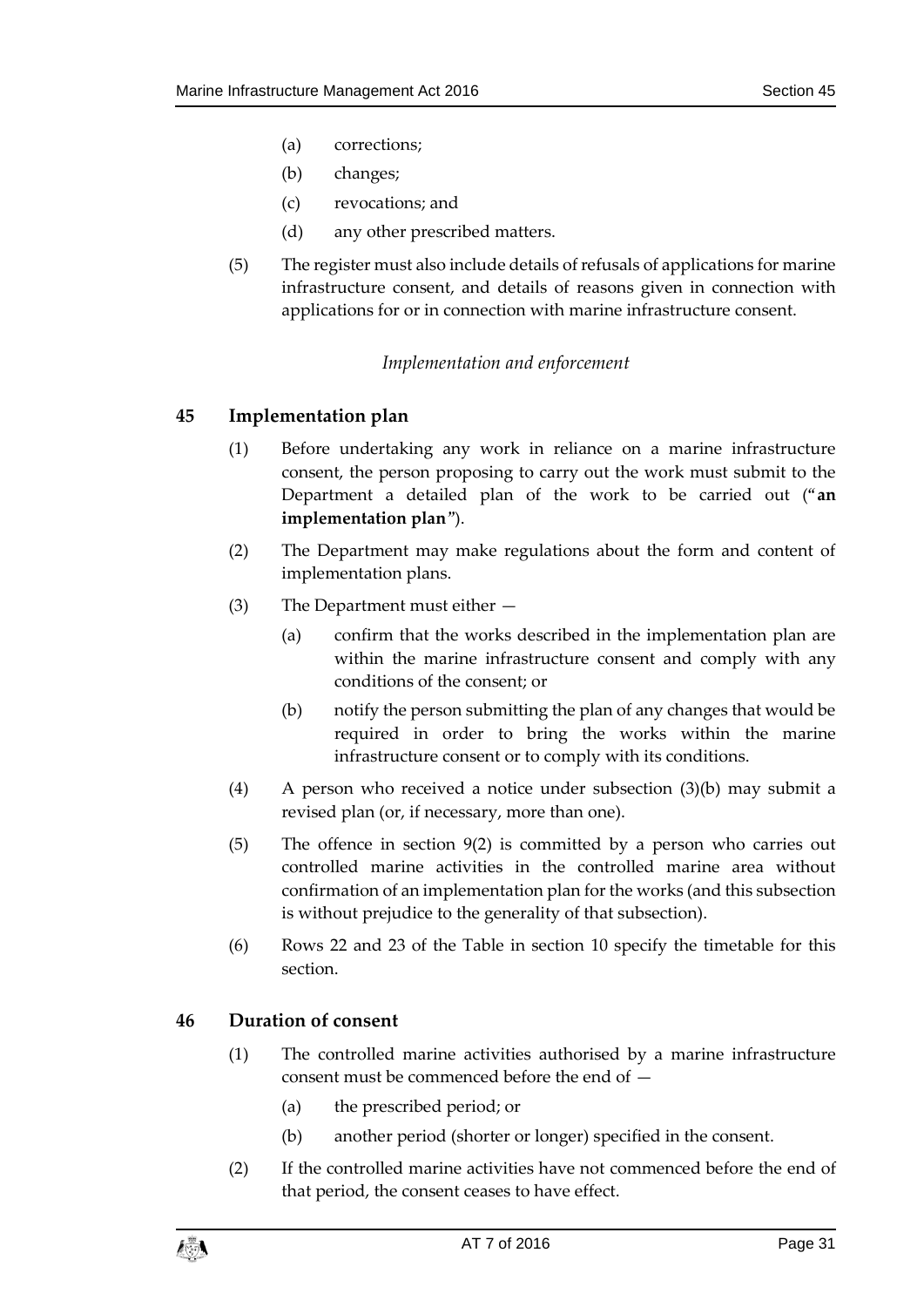(3) The Department may make regulations specifying what is to be treated, or not to be treated, as commencement of controlled marine activities for the purposes of this section.

#### <span id="page-31-0"></span>**47 Powers of entry**

- (1) A person authorised by the Department may exercise powers of entry for the purposes of —
	- (a) inspecting the implementation of a marine infrastructure consent;
	- (b) ensuring that any terms, conditions or limitations of the consent are observed;
	- (c) carrying out remedial work;
	- (d) investigating whether an offence under this Act has been committed.
- (2) The provisions of section [18](#page-15-0) apply for the purposes of this section with any necessary modifications.
- (3) The Department may make regulations about the exercise of the powers under this section; and the regulations may include provision about the modifications required in accordance with subsection (2).

#### <span id="page-31-1"></span>**48 Confirmation of compliance**

- (1) In this section "the undertaker" means a person who  $-$ 
	- (a) is carrying out controlled marine activities or associated marine activities in the controlled marine area in reliance on a marine infrastructure consent;
	- (b) has carried out controlled marine activities or associated marine activities in the controlled marine area in reliance on a marine infrastructure consent; or
	- (c) proposes to carry out controlled marine activities or associated marine activities in the controlled marine area in reliance on a marine infrastructure consent.
- (2) The undertaker need not be the person who applied for the consent.
- <span id="page-31-2"></span>(3) The undertaker may by notice in writing ask the Department to confirm that the activities are or will be in compliance with the terms and conditions of the consent.
- (4) The Department must issue a response to the notice.
- (5) For the purposes of issuing the response the Department may  $-$ 
	- (a) require the undertaker to make arrangements for one or more visits of inspection;
	- (b) require the undertaker to provide specified information and documents.

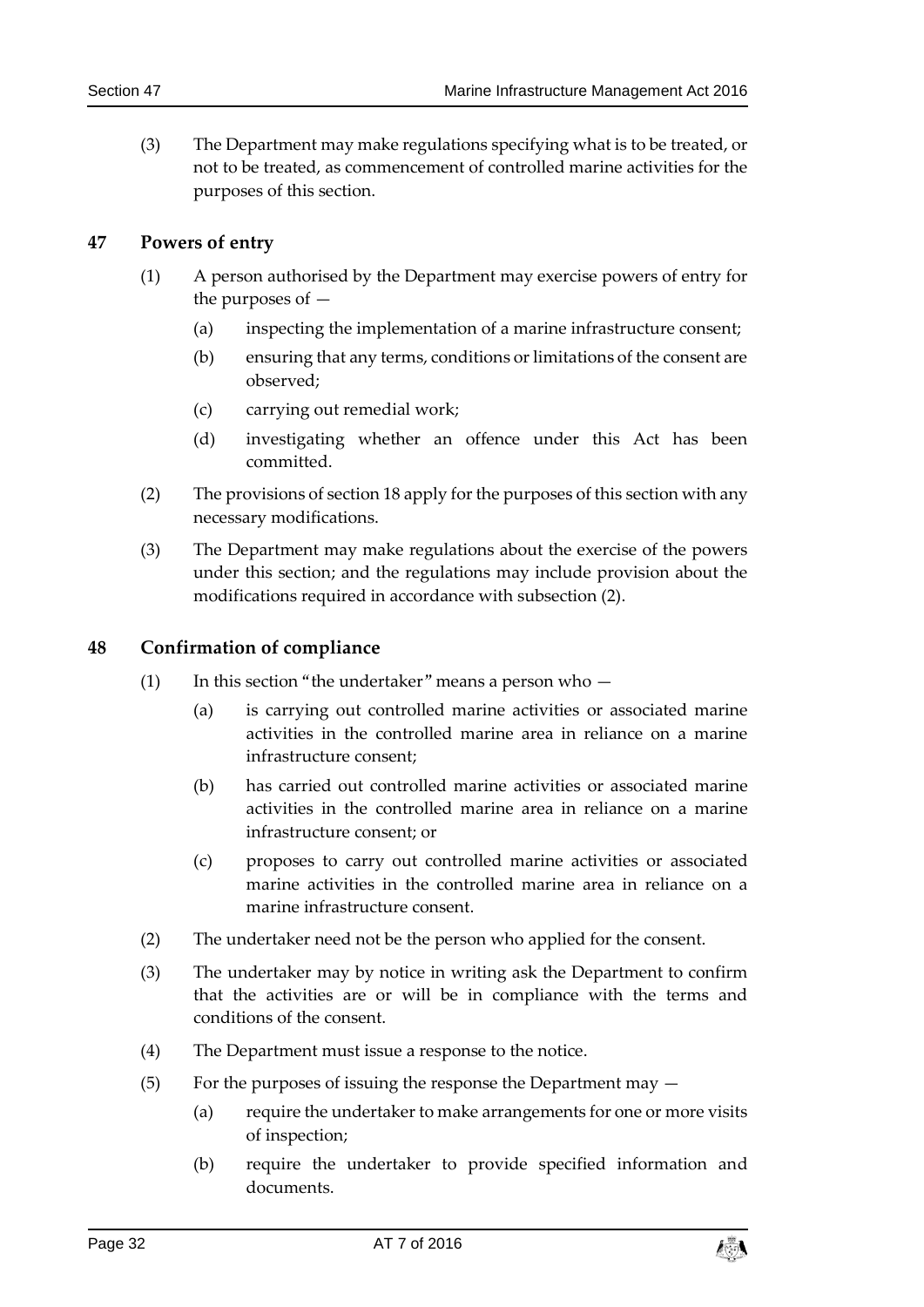- (6) If the Department is satisfied that the activities are or will be in compliance with the terms and conditions of the consent, it must issue the confirmation sought, but if it is not so satisfied (whether because the information supplied by the undertaker is insufficient or for any other reason) it must otherwise refuse to issue the confirmation, subject to subsection (8).**<sup>12</sup>**
- (7) [Repealed]**<sup>13</sup>**
- <span id="page-32-1"></span>(8) If the Department thinks that the activities would have been, or will be, in compliance with the terms and conditions of the consent only if the activities or proposed activities are modified, the Department must specify the required modifications.
- (9) An undertaker who receives a notice of required modifications under subsection [\(8\)](#page-32-1) and who has taken action in respect of the notice may issue a new notice under subsection [\(3\).](#page-31-2)
- (10) The Department may make regulations about the exercise of the powers under this section.

#### <span id="page-32-0"></span>**49 Remedial works**

- (1) This section applies where
	- (a) the Department has issued a notice of modifications to an undertaker under section [48\(8\)](#page-32-1) in respect of controlled marine activities or associated marine activities already carried out;
	- (b) the notice specifies a period within which the modifications must be carried out;
	- (c) the period has expired and in the opinion of the Department the modifications have not been carried out in such a way as to bring the controlled marine activities or associated marine activities into compliance with the marine infrastructure consent.
- (2) This section also applies where
	- (a) a person is convicted of an offence under section [9\(2\);](#page-9-3) and
	- (b) the Department has served a notice on the person requiring specified works to be undertaken which in the Department's opinion would remedy the failure to act under a marine infrastructure consent or in compliance with its terms and conditions.
- (3) The Department may
	- (a) take any steps reasonably necessary (including entering land) to make arrangements for the carrying out of the modifications or works; and
	- (b) recover the costs of the arrangements from the undertaker or convicted person (as a civil debt).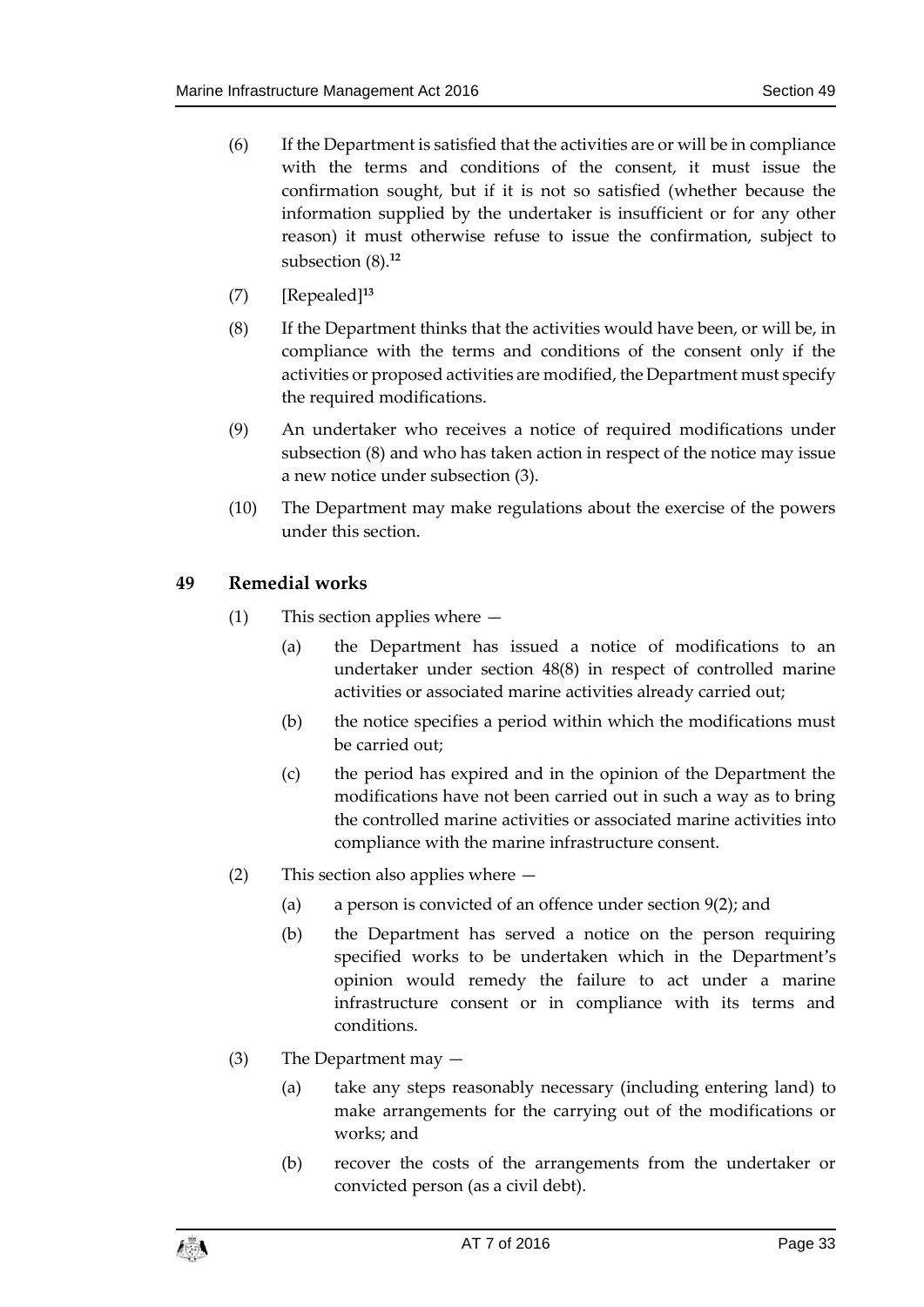- (4) A person who without reasonable excuse obstructs a person carrying out modifications or works in pursuance of this section commits an offence and is liable on summary conviction to a fine not exceeding £5,000.
- <span id="page-33-0"></span>(5) The Department may make regulations about the exercise of the powers under this section.

#### *Exemptions*

#### <span id="page-33-1"></span>**50 Power to exempt**

- (1) The Department may by regulation exempt specified activities or classes of activity from the requirement for marine infrastructure consent in section [9\(1\).](#page-9-2)
- (2) In particular, the Department may provide for an exemption for  $-$ 
	- (a) survey work;
	- (b) work in relation to some or all outfall pipelines;
	- (c) repairs and emergency works;
	- (d) decommissioning works.
- (3) Regulations creating an exemption may
	- (a) specify terms or conditions;
	- (b) include provision about the operation of another consenting regime in relation to activities that would require marine infrastructure consent but for the exemption;
	- (c) provide for an exemption to apply only in relation to things done or structures created before the commencement of this Act or some other specified date;
	- (d) provide for an exemption to apply only in relation to things done or equipment operated by a specified person or class of person.

#### *Miscellaneous*

#### <span id="page-33-5"></span><span id="page-33-3"></span><span id="page-33-2"></span>**51 Marine Plan and Policy Statements**

- (1) The Department may make regulations about the preparation and adoption of one or more policy statements in respect of controlled marine activities in the controlled marine area ("**Marine Policy Statements**").
- <span id="page-33-4"></span>(2) The Department may make regulations about the preparation and adoption of a plan for controlled marine activities in the controlled marine area (a "**Marine Plan**"); and in adopting a Marine Plan the Department must take account of any relevant Marine Policy Statement.
- (3) The regulations must include such provision as the Department thinks appropriate for —

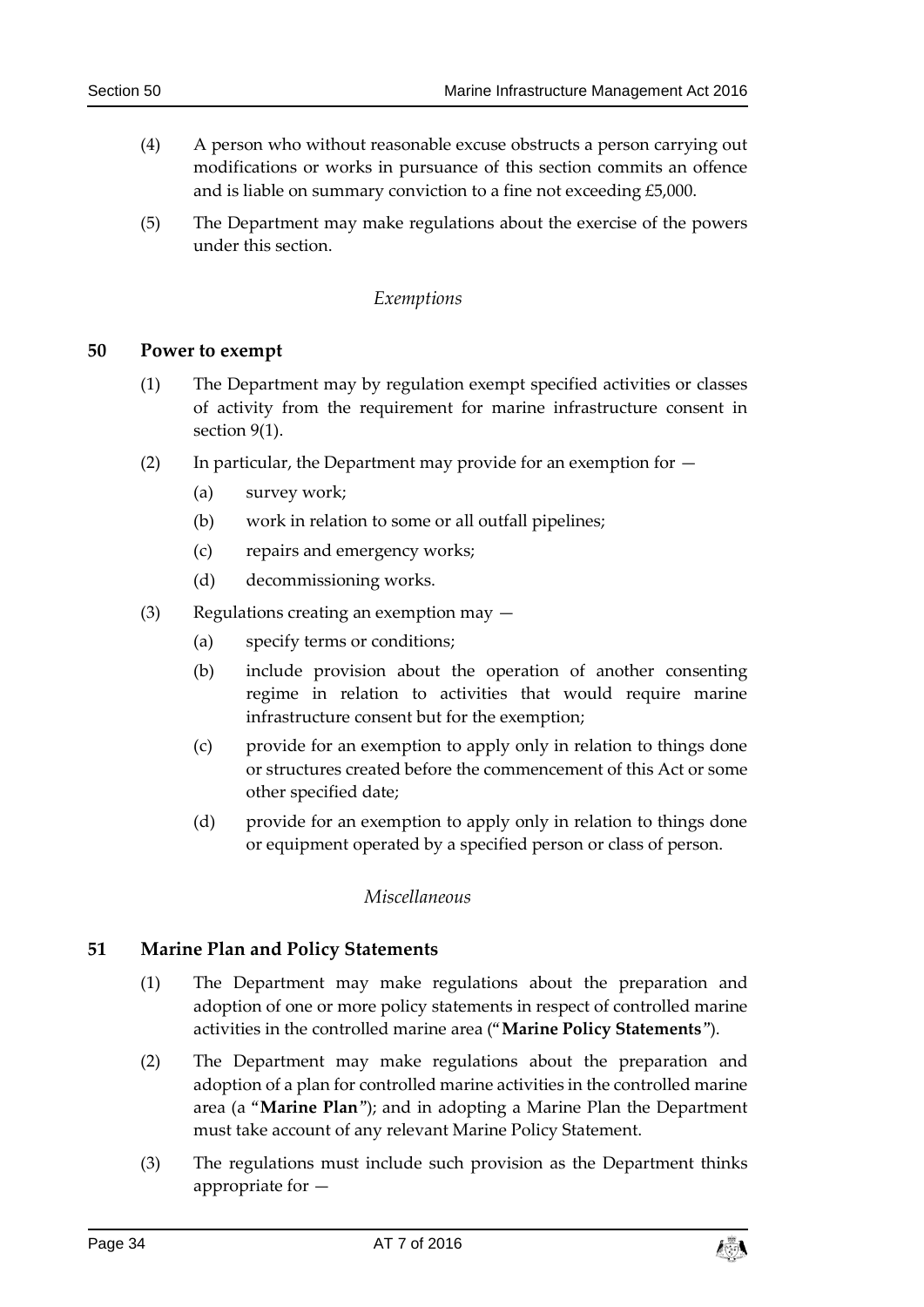- (a) independent expert involvement;
- (b) public consultation; and
- (c) the holding of a public inquiry.
- (4) A Marine Plan is to be
	- (a) adopted by order; and
	- (b) laid before Tynwald.
- (5) A Marine Policy Statement is to be laid before Tynwald.
- (6) Regulations under this section may include provision about amendment and withdrawal of a Marine Policy Statement or Marine Plan.

#### <span id="page-34-0"></span>**52 Procedural regulations**

- (1) The Department may make regulations about the exercise of functions under this Act.
- (2) The regulations may, in particular
	- (a) make provision about service of notices and other documents (whether by the Department, on the Department or otherwise);
	- (b) confer a discretion on the Department or another specified person.
- (3) This section is without prejudice to the generality of any specific provision for regulations.

#### <span id="page-34-1"></span>**53 Fees**

- (1) The Department may make regulations providing for the charging of fees in connection with the performance of functions under this Act.
- (2) In particular, the regulations may require a fee  $-$ 
	- (a) for the making of an application for or in respect of a marine infrastructure consent;
	- (b) in connection with any part of the process of considering an application.
- (3) The regulations may in particular make provision
	- (a) about when a fee (including a supplementary fee) may, and may not, be charged;
	- (b) about the amount which may be charged;
	- (c) about what may, and may not, be taken into account in calculating the amount charged;
	- (d) about who is liable to pay a fee charged;
	- (e) about when a fee charged is payable;
	- (f) about the recovery of fees charged;
	- (g) about waiver, reduction or repayment of fees;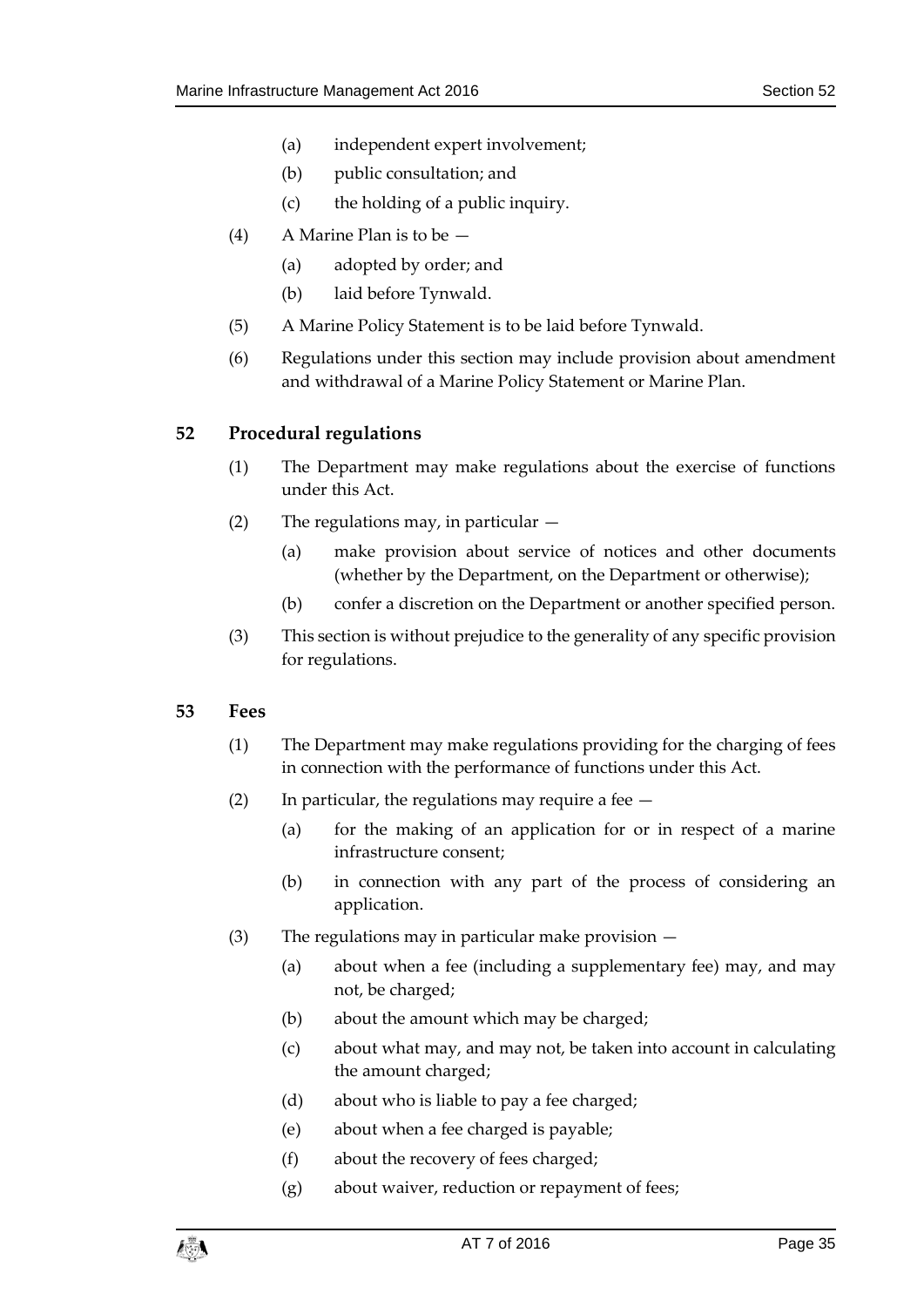- (h) about the effect of paying or failing to pay fees charged;
- (i) for the supply of information for any purpose of the regulations.
- (4) The regulations may provide for the amount of fees to be calculated by reference to costs incurred by or on behalf of —
	- (a) the Department; or
	- (b) another public authority.
- (5) The regulations may provide for the recovery of costs incurred in the performance of, or in connection with (including activities designed to facilitate), functions under this Act.

#### <span id="page-35-2"></span><span id="page-35-0"></span>**54 Disapplication of other consenting regimes**

- (1) Provision that could be made by marine infrastructure consent may not be included in a permission, consent or approval under any of the consenting regimes.
- (2) The Department may by regulations disapply subsection [\(1\)](#page-35-2) in specified cases or classes of case.

#### <span id="page-35-1"></span>**55 Cross-jurisdiction works**

- (1) The Department may by regulations make provision in relation to works or proposed works which are carried out, or are proposed to be carried out, partly in the controlled marine area and partly outside it.
- (2) The regulations may, in particular  $-$ 
	- (a) provide for a provision of this Act or another enactment to apply, with or without modifications;
	- (b) provide for a provision of this Act or another enactment not to apply.
- (3) The Department of Environment, Food and Agriculture may by regulations make provision for the application of consenting regimes to seismic survey works which will or may affect the controlled marine area; and the regulations may —
	- (a) make provision defining seismic survey works;
	- (b) make provision for determining classes of cases in which the controlled marine area will or may be affected;
	- (c) provide for the application of a consenting regime with or without specified modifications; and
	- (d) make incidental or consequential provision.

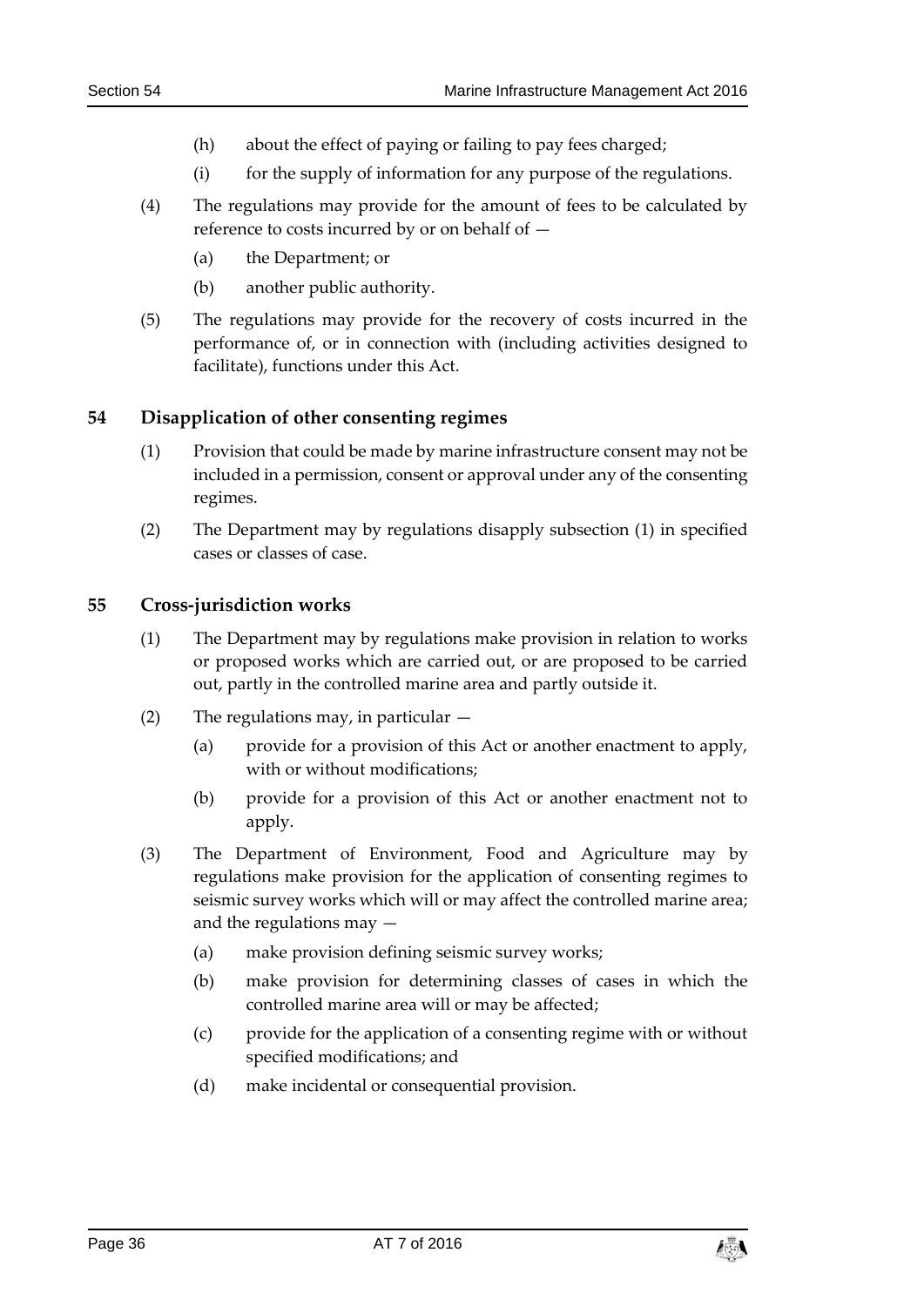*Offences*

#### <span id="page-36-1"></span><span id="page-36-0"></span>**56 Penalties**

- (1) A person who is guilty of an offence under section [9\(2\)](#page-9-3) is liable on summary conviction to a fine not exceeding 10 time level 5 on the standard scale. **14**
- (2) A person who is guilty of an offence under section [17](#page-14-3) is liable on summary conviction to a fine not exceeding £5,000.

#### <span id="page-36-2"></span>**57 Offences by body corporate**

- (1) This section applies where an offence under this Act is committed by a body corporate and it is proved that the offence —
	- (a) was committed with the consent or connivance of an officer of the body; or
	- (b) was attributable to neglect on the part of an officer of the body.
- (2) The officer, as well as the body, is guilty of the offence and liable to the same penalty as the body.
- (3) In this section "officer" includes
	- (a) a director or secretary;
	- (b) a person purporting to act as a director or secretary;
	- (c) if the affairs of the body are managed by its members, a member;
	- (d) in relation to a limited liability company constituted under the *Limited Liability Companies Act 1996*, a member, the company's manager and its registered agent.

#### <span id="page-36-3"></span>**58 Defence**

It is a defence for a person charged with an offence under section [9\(2\)](#page-9-3) to prove that —

- (a) the controlled marine activities in respect of which the offence is alleged would have been within the terms and conditions of a marine infrastructure consent but for a provision of or omission from the consent; and
- (b) the consent has been changed or corrected under section [41,](#page-27-2) [42](#page-27-3) or [43](#page-28-0) so that the controlled marine activities would now come within its terms.

*General*

#### <span id="page-36-5"></span><span id="page-36-4"></span>**59 Crown application**

This Act binds the Crown.

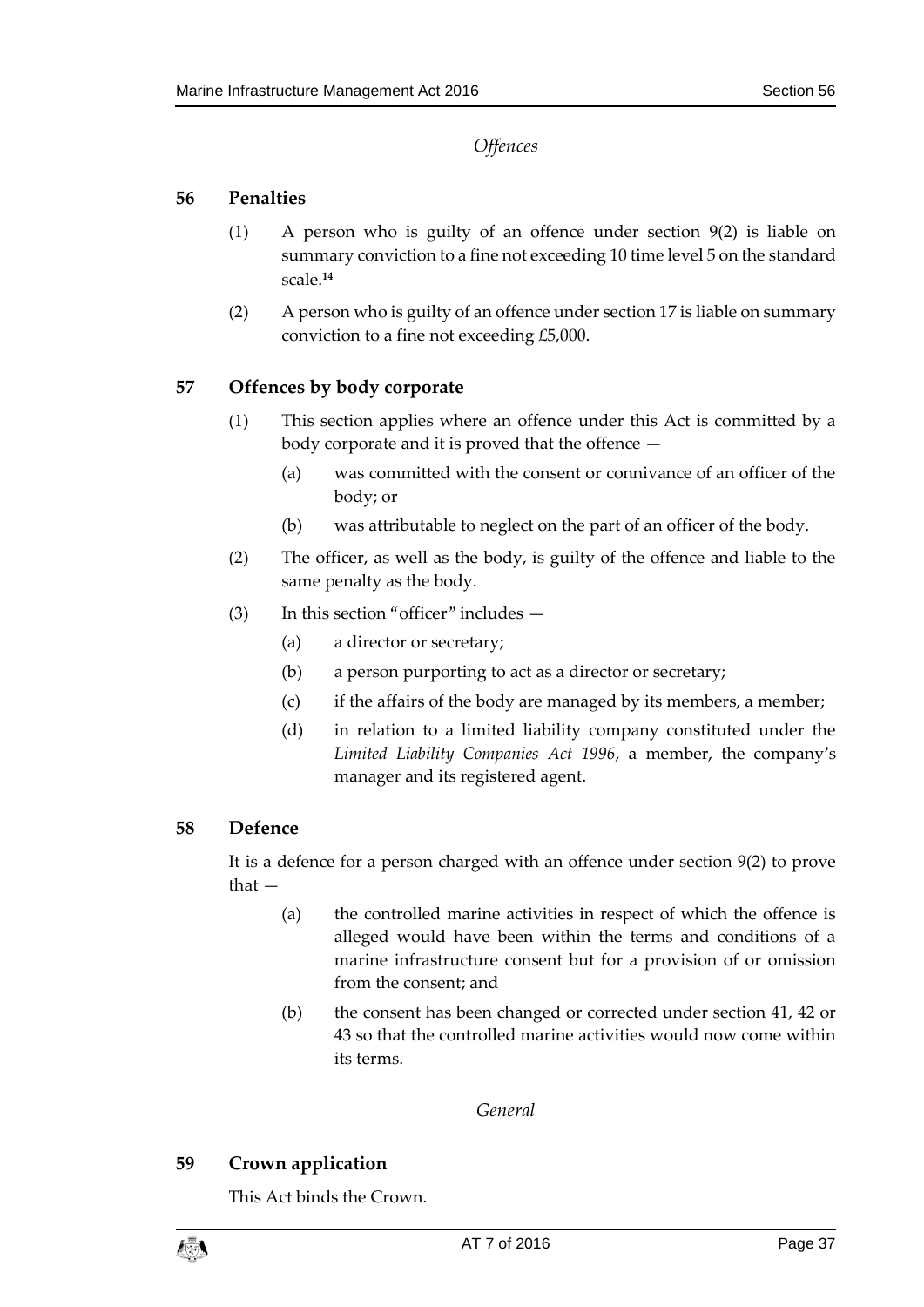#### <span id="page-37-0"></span>**60 Orders and regulations**

- (1) In this Act "**prescribed**" means specified by the Department by order or regulations.
- (2) An order or regulations under this Act may
	- (a) make provision that applies generally or for specified purposes;
	- (b) make different provision for different purposes;
	- (c) include transitional, consequential or incidental provision.
- (3) An order under section [6\(3\),](#page-7-6) [6\(4\),](#page-8-4) [7\(3\),](#page-8-5) [9\(6\),](#page-9-4) 10(2), [39\(2\),](#page-26-3) 41(3), 42(5), [43\(6\)](#page-29-2) or [62](#page-37-2) or regulations under section [61](#page-37-1) may not come into operation unless approved by Tynwald.
- <span id="page-37-3"></span>(4) Any other order or regulations under this Act must be laid before Tynwald as soon as practicable after being made, and if Tynwald, at the sitting before which the public document is laid or the next following sitting, resolves that it should be annulled, it ceases to have effect.
- (5) Subsection [\(4\)](#page-37-3) does not apply to an order under section [2.](#page-6-1)

#### <span id="page-37-1"></span>**61 Transitional provisions**

- (1) The Department may by regulations make transitional provision in connection with the commencement of this Act.
- (2) In particular, the regulations shall aim to ensure continuity of process so far as possible; and for that purpose the regulations may —
	- (a) provide for anything done under a consenting regime to have effect as if done under this Act;
	- (b) provide for anything done in preparation for or in connection with anything done or to be done under a consenting regime to have effect as if done for a similar purpose in connection with this Act.

#### <span id="page-37-2"></span>**62 Consequential amendments**

- (1) The enactments specified in Schedule 2 are amended in accordance with that Schedule.
- (2) The Department may by order amend an enactment to reflect its inclusion in, addition to or removal from the list of consenting regimes for the purposes of this Act.

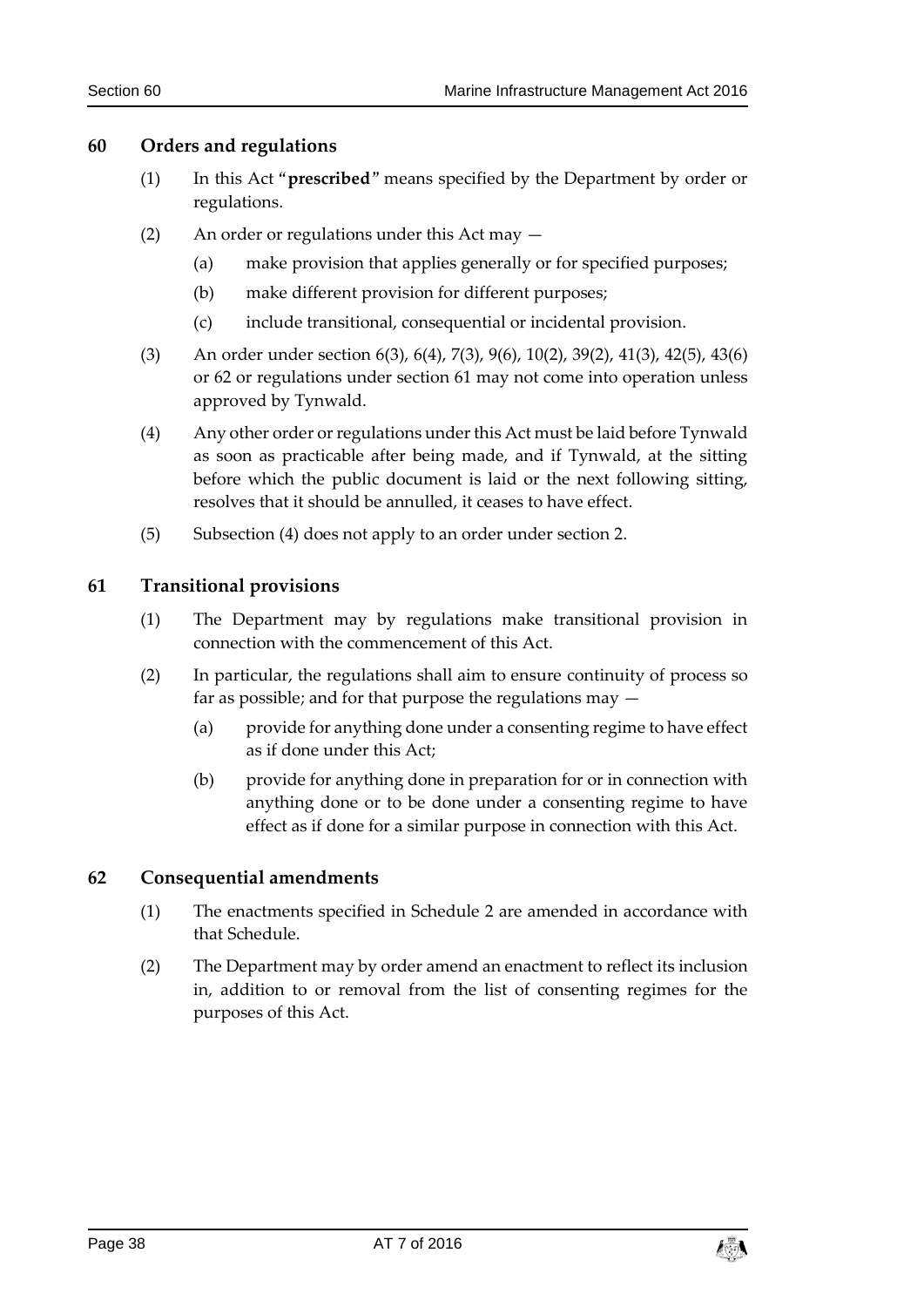#### **SCHEDULE 1**

#### [Section 37]

#### <span id="page-38-1"></span><span id="page-38-0"></span>**PROVISION THAT MAY BE INCLUDED IN A MARINE INFRASTRUCTURE CONSENT NOTICE**

1. The creation, suspension or extinguishment of, or interference with, interests in or rights over land (including rights of navigation over water), compulsorily or by agreement.

2. The abrogation or modification of agreements relating to land.

3. The protection of the property or interests of any person.

4. The imposition or exclusion of obligations or liability in respect of acts or omissions.

- 5. Carrying out surveys or taking samples.
- 6. The removal, disposal or re-siting of apparatus.
- 7. Carrying out marine engineering or other works.
- 8. Charging tolls, fares (including penalty fares) and other charges.
- 9. Entering into an agreement for the provision of police services.
- 10. The making of byelaws by any person and their enforcement.
- 11. (1) The creation of offences within sub-paragraph (2) in connection with
	- (a) non-payment of charges; or
	- (b) enforcement of byelaws.
	- (2) An offence is within this sub-paragraph if  $-$ 
		- (a) it is triable only summarily;
		- (b) a person guilty of the offence is not liable to imprisonment; and
		- (c) any fine to which a person guilty of the offence may be liable cannot be higher than level 3 on the standard scale £5,000.
- 12. The transfer of property, rights, liabilities, or functions.
- 13. The transfer, leasing, suspension, discontinuance and revival of undertakings.
- 14. The payment of contributions.
- 15. The payment of compensation.
- 16. The submission of disputes to arbitration.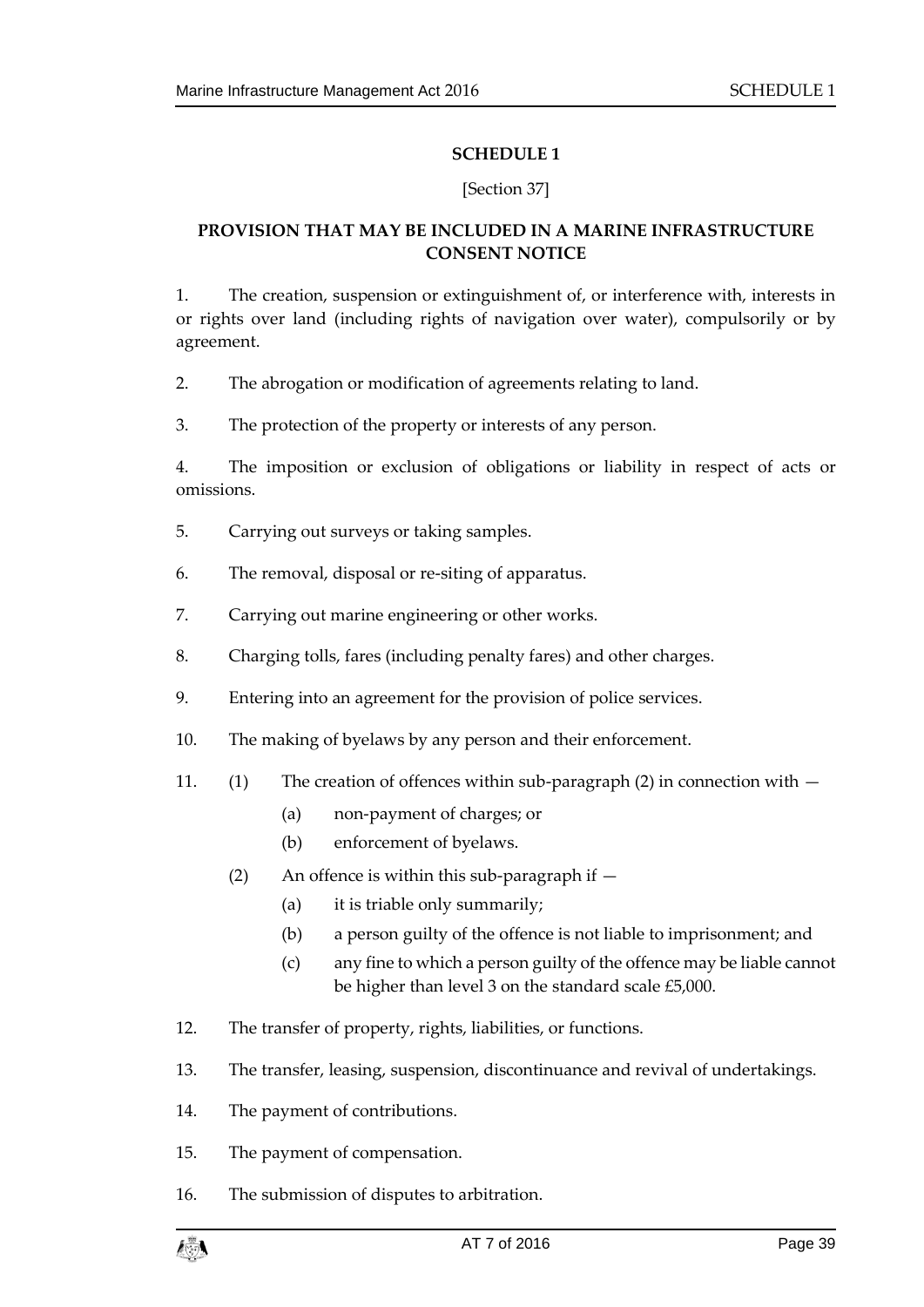#### **SCHEDULE 2**

[Section 62]

#### **CONSEQUENTIAL AMENDMENTS**

#### <span id="page-39-1"></span><span id="page-39-0"></span>**1 Minerals Act 1986 [c.46]**

At the beginning of Part II of the *Minerals Act 1986* (miscellaneous) insert —

### **«28A Controlled marine area**

Nothing in this Act applies to the carrying out of controlled marine activities or associated marine activities in the controlled marine area within the meaning of the *Marine Infrastructure Management Act 2016*, subject to any contrary provision made under that  $Act. \nabla$ .

#### **2 Petroleum Act 1986 [c.47]**

After section 7 of the *Petroleum Act 1986* (texts of applied legislation) insert —

### **«7A Controlled marine area**

Nothing in this Act applies to the carrying out of controlled marine activities or associated marine activities in the controlled marine area within the meaning of the *Marine Infrastructure Management Act 2016,* subject to any contrary provision made under that Act.<sup>2</sup>.

#### **3 Wildlife Act 1990 [c.2]**

At the beginning of Part III of the *Wildlife Act 1990* (miscellaneous) insert —

### **«33A Controlled marine area**

Nothing in this Act applies to the carrying out of controlled marine activities or associated marine activities in the controlled marine area within the meaning of the *Marine Infrastructure Management Act 2016*, subject to any contrary provision made under that  $Act.\n **2**$ .

#### **4 Water Pollution Act 1993 [c.14]**

At the beginning of Part 3 of the *Water Pollution Act 1993* (supplemental) insert —

### **«27A Controlled marine area**

Nothing in this Act applies to the carrying out of controlled marine activities or associated marine activities in the controlled marine area within the meaning of the *Marine Infrastructure Management Act 2016,*  subject to any contrary provision made under that  $Act.\n\n $\blacksquare$ .$ 

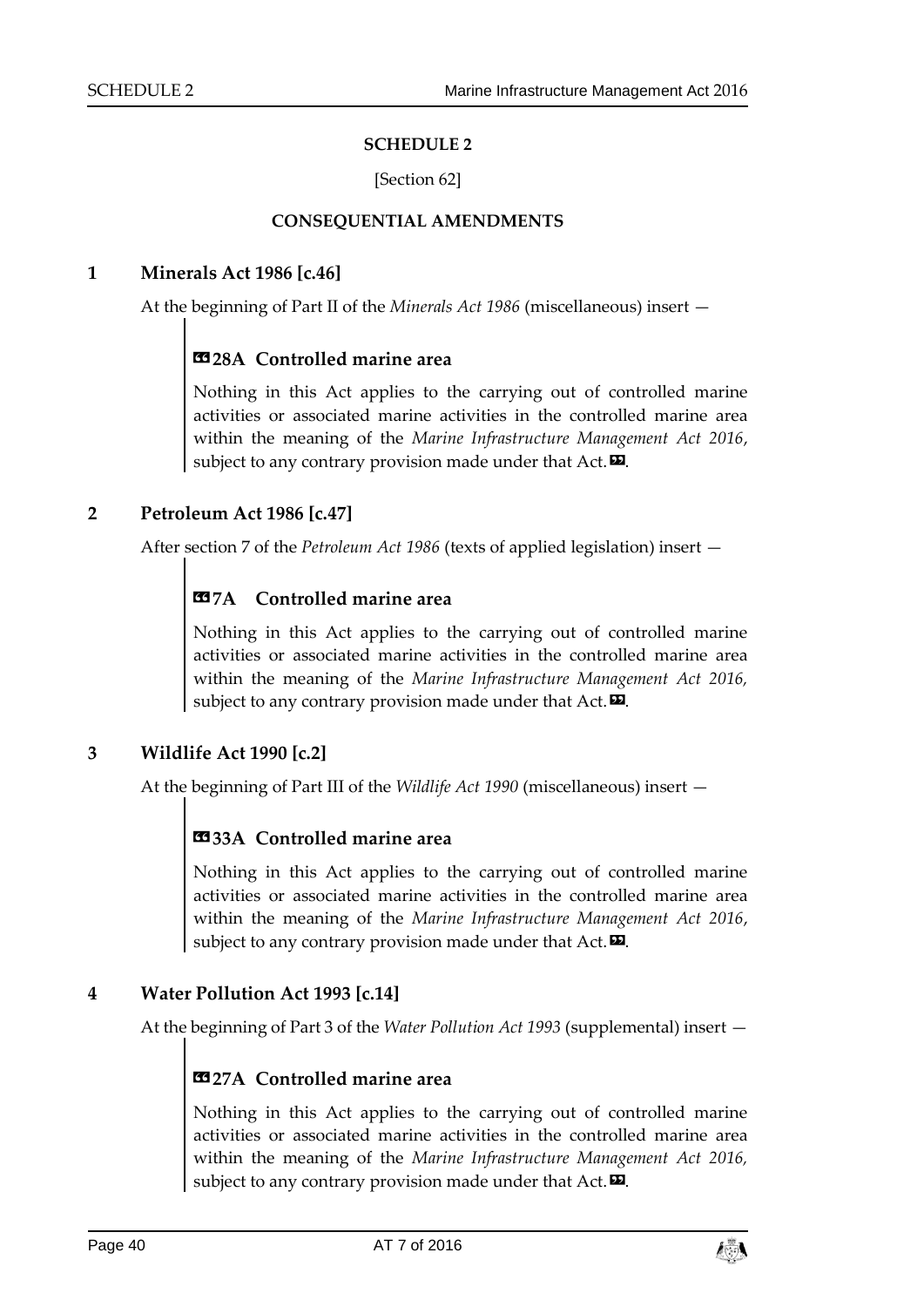#### **5 Electricity Act 1996 [c.14]**

After section 15A of the *Electricity Act 1986* (power to lay gas pipes etc.) insert —

#### **«15B Controlled marine area**

Nothing in this Act applies to the carrying out of controlled marine activities or associated marine activities in the controlled marine area within the meaning of the *Marine Infrastructure Management Act 2016,* subject to any contrary provision made under that  $Act.\n\n $\blacksquare$ .$ 

#### **6 Town and Country Planning Act 1999 [c.9]**

In section 47 of the *Town and Country Planning Act 1999* (extent of Act) after subsection (2) add —

> $\bullet$  (3) This Act shall not extend to the controlled marine area within the meaning of the *Marine Infrastructure Management Act 2016*, subject to any contrary provision made under that Act (and subsections (1) and (2) are subject to this subsection).  $\boldsymbol{\mathsf{\Xi}}$ .

#### **7 Petroleum Act 1998 (Application) Order 2000**

At the end of Article 2 of the Petroleum Act 1998 (Application) Order 2000 (application to the Island of certain provisions of the Petroleum Act 1998) (the existing text of which becomes paragraph (1)) insert —

> $\bullet$  **(2)** Nothing in the 1998 Act applies to the carrying out of controlled marine activities or associated marine activities in the controlled marine area within the meaning of the *Marine Infrastructure Management Act 2016*, subject to any contrary provision made under that Act. $\boldsymbol{\mathsf{\Xi}}$ .

#### **8 Submarine Cables Act 2003 [c.5]**

After section 1 of the *Submarine Cables Act 2003* (requirement for the authorisation of submarine cables) insert —

#### **«1A Controlled marine area**

Nothing in this Act applies to the carrying out of controlled marine activities or associated marine activities in the controlled marine area within the meaning of the *Marine Infrastructure Management Act 2016*, subject to any contrary provision made under that  $Act. \n<sup>2</sup>$ .

#### **9 Harbours Act 2010 [c.9]**

After section 81 of the *Harbours Act 2010* (application of United Kingdom legislation) insert —

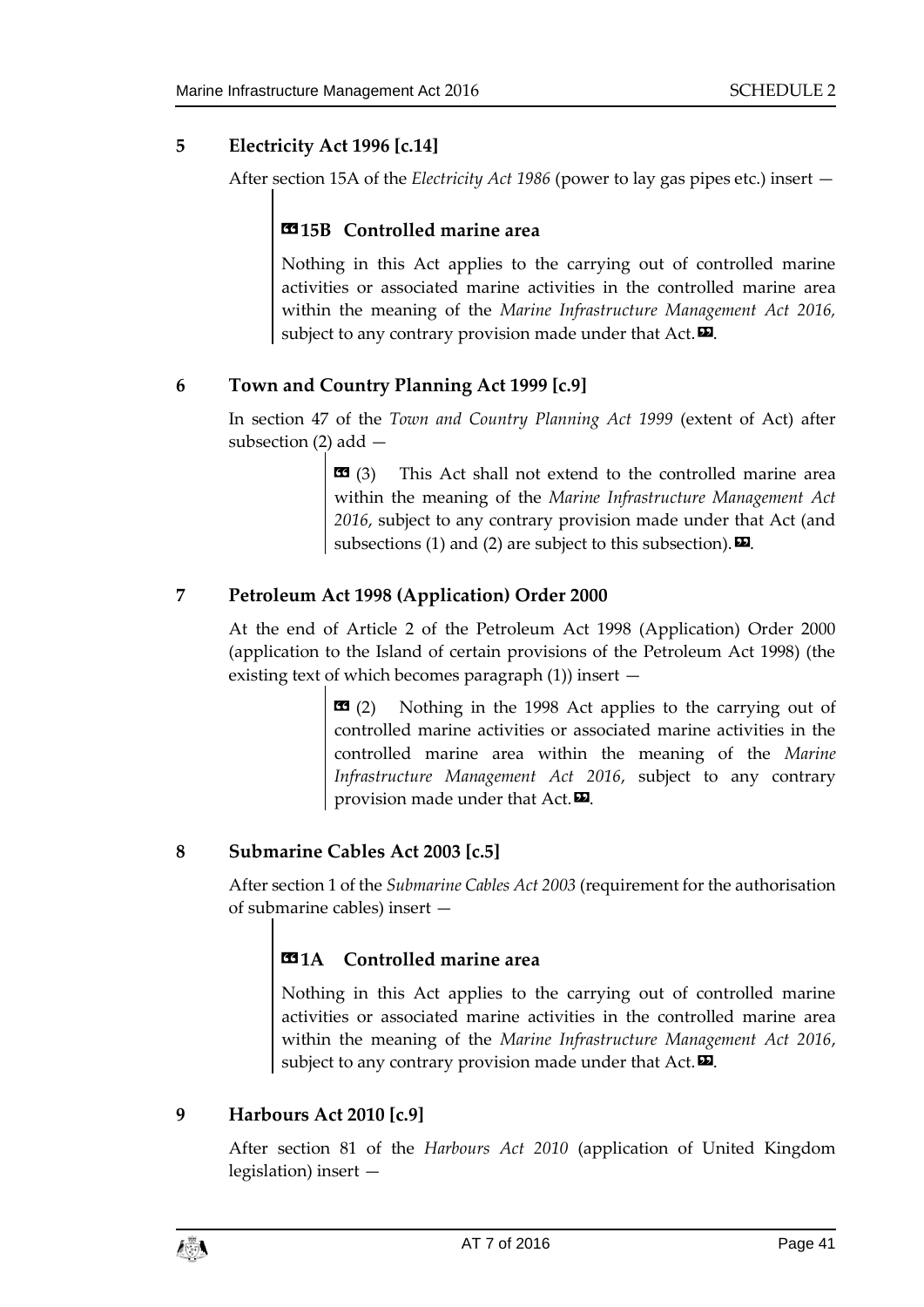#### **«81A Controlled marine area**

Nothing in this Act applies to the carrying out of controlled marine activities or associated marine activities in the controlled marine area within the meaning of the *Marine Infrastructure Management Act 2016*, subject to any contrary provision made under that Act. $\boldsymbol{\Sigma}$ .

#### **10 Ramsey Bay (Marine Nature Reserve) (No. 2) Byelaws 2011**

In the Ramsey Bay (Marine Nature Reserve) (No. 2) Byelaws 2011 —

(a) after byelaw 17 insert —

### **«17A Controlled marine area**

Nothing in these byelaws applies to the carrying out of controlled marine activities or associated marine activities in the controlled marine area within the meaning of the *Marine Infrastructure Management Act 2016*, subject to any contrary provision made under that  $Act.\n **2**;$ 

(b) in the heading to Part 4 for "and offences" substitute $\mathbf{G}$ , offences and general<sup>D</sup>.

#### **11 Fisheries Act 2012 [c.5]**

After section 4 of the *Fisheries Act 2012* (definitions of waters, etc.) insert —

#### **«4A Controlled marine area**

Nothing in this Act applies to the carrying out of controlled marine activities or associated marine activities in the controlled marine area within the meaning of the *Marine Infrastructure Management Act 2016*, subject to any contrary provision made under that  $Act.\n\n $\blacksquare$ .$